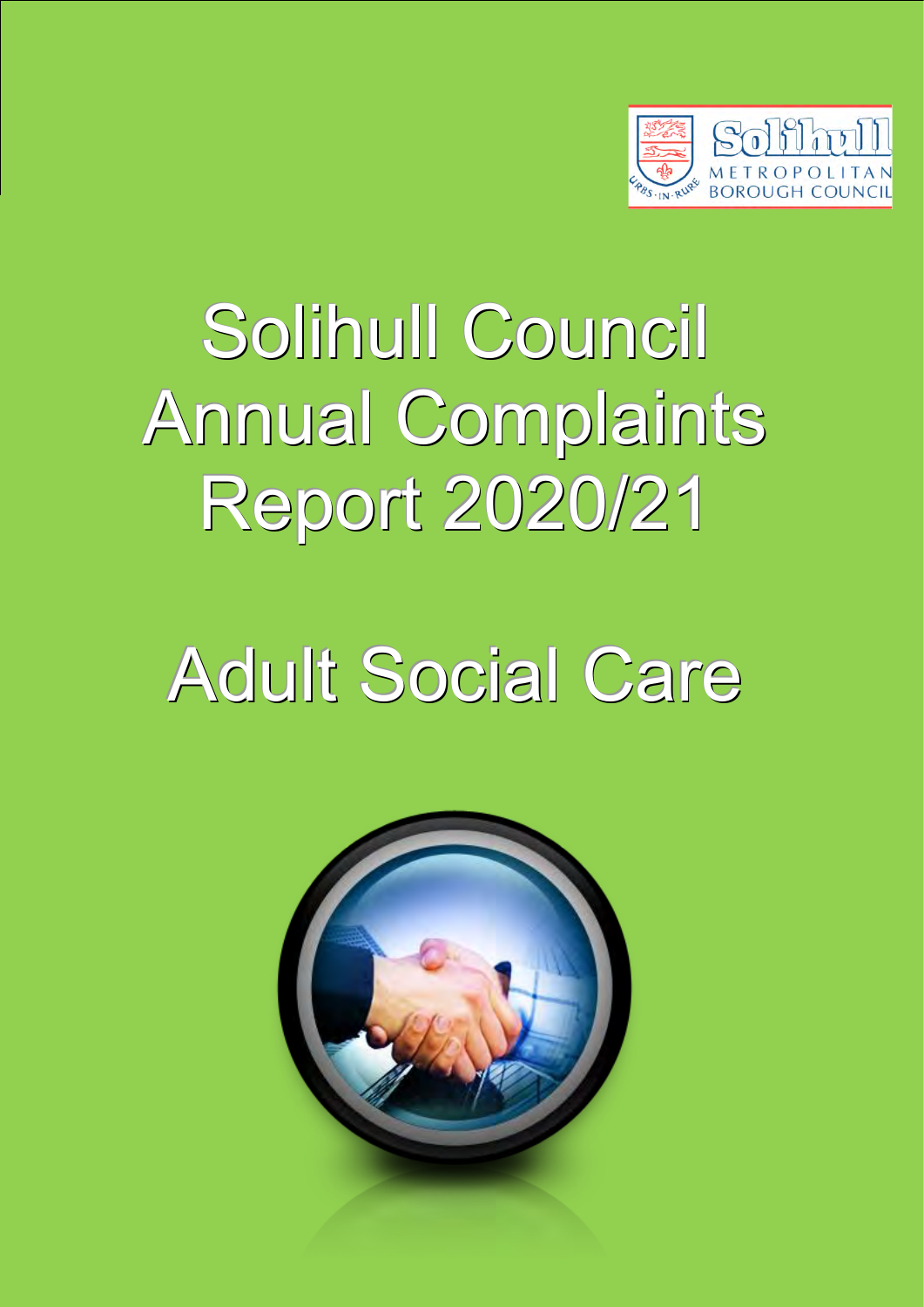## **Annual Complaints & Compliments Report Solihull's Adult Social Care Services**

## **1 April 2020 – 31 March 2021**

## **1. Introduction**

- 1.1 Every Local Authority with a responsibility for Social Care Services is required to provide an annual report, outlining the workings of both their Adults and Children's complaints and representations procedures. This is the Annual Report of Solihull Council's Adults Social Care Complaints and Representations, covering the period 1 April 2020 to 31 March 2021.
- 1.2 The procedure for dealing with complaints and representations relating to Adults Social Care Services is determined by the following legislation:
	- The Local Authority Social Services and National Health Service Complaints (England) Regulations 2009, and;
	- The accompanying guidance 'Listening, Responding, Improving: A guide to better customer care' (DoH February 2009).
- 1.3 The Regulations cover complaints made in relation to NHS and Adult Social Care Services and/or any of its commissioned services and/or independent services.

The Regulations state that:

- a. Every organisation must have a Complaints Manager.
- b. Every organisation has a single stage system to deal with complaints.
- c. Complaints should be dealt with within a maximum of 6 months and that this can only be extended with the complainant's agreement.
- d. Following investigation of the complaint by the Council, if the complainant is still unhappy, the next stage is to approach the Local Government Ombudsman.
- e. Every organisation should make the complainant aware of the response period that they work to and the way the response will be handled.
- f. Where complaints involve several organisations, these organisations should discuss and agree who will take the lead.
- g. The Local Government Ombudsman will consider complaints from those people who fund their own social care and will liaise directly with the relevant organisation.
- h. Complainants must approach the Council to highlight their complaint within twelve months of the incident happening, or within twelve months\* of discovering the problem.

\*Complaints outside of this timescale will be considered individually by the Council's Performance & Complaints Team and an assessment made regarding whether a fair and transparent investigation can still be carried out.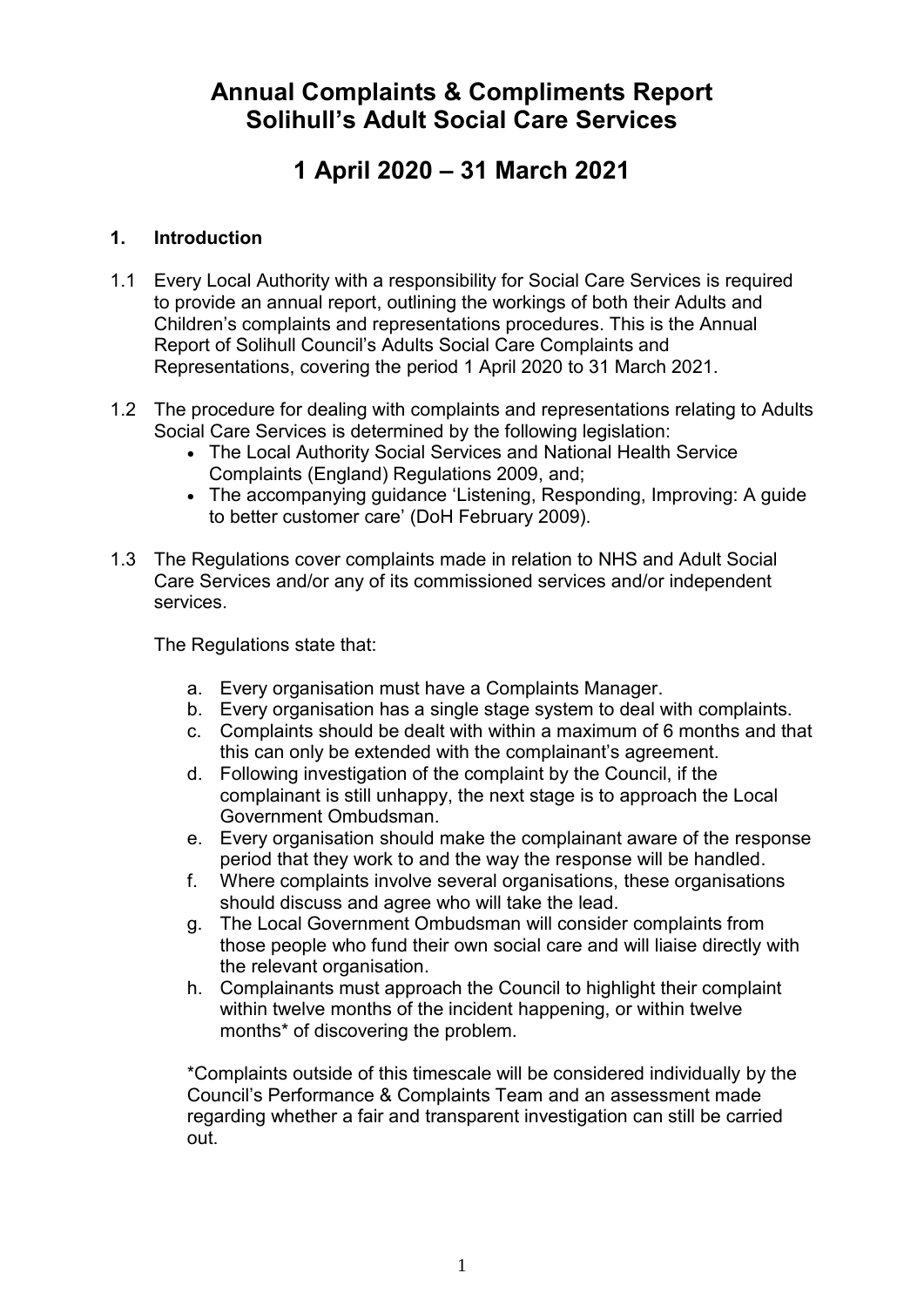## **2. The Performance and Complaints Team**

In Solihull, the responsibility for the management and day to day administration of complaints for Adults and Children's Services lies with the Performance and Complaints Team.

This team is part of the Business Improvement and Performance Division, within the Resources Directorate. The Performance and Complaints Team strive to ensure that:

- a. They achieve respectful dialogue with all complainants and work with investigating professionals to provide the best response in the most efficient timescales
- b. Requests to raise complaints are acknowledged within 3 working days
- c. Complaints are responded to within 30 working days (which is well within the six month timescale set by the regulations)
- d. Complaints and compliments are accurately recorded, leading to the production of accurate performance data
- e. When things have gone wrong, they work with other Council officers to put things right as quickly as possible
- f. Both complainants and staff understand the complaints procedure, how it relates to them and their rights and responsibilities within it
- g. Any learning from complaints is acknowledged and appropriate changes are made to improve services provided
- h. Local Government Ombudsman requests are dealt with, within the requested timescales.

## **3. Statutory and Corporate Complaints**

3.1 We may receive legitimate complaints that do not fall within the boundaries of the Statutory Social Care Complaints Process. These will usually fall within the remit of the Council's Corporate Complaint Process. It is the responsibility of the Complaints Team to record and monitor all complaints which relate directly to services provided across the Adults Social Care & Support Directorate.

## **4. A Summary of Complaints**

- 4.1 During the 2020/21 financial year, Solihull's Adult Social Care Services received 35 new complaints. This is a significant decrease (40%) in comparison with the 58 new complaints received in 2019/20.
- 4.2 Of these 35 new complaints, 17 were in relation to the Council's Adult Social Work teams (compared to 30 in 19/20), 12 were concerning commissioned providers and 6 were in relation to Adults Social Care Finance.
- 4.3 The 12 new complaints concerning Solihull's commissioned providers (which include residential and nursing homes and those providing care in the home) represent a decrease of 40% when compared to the 20 which were received in 2019/20.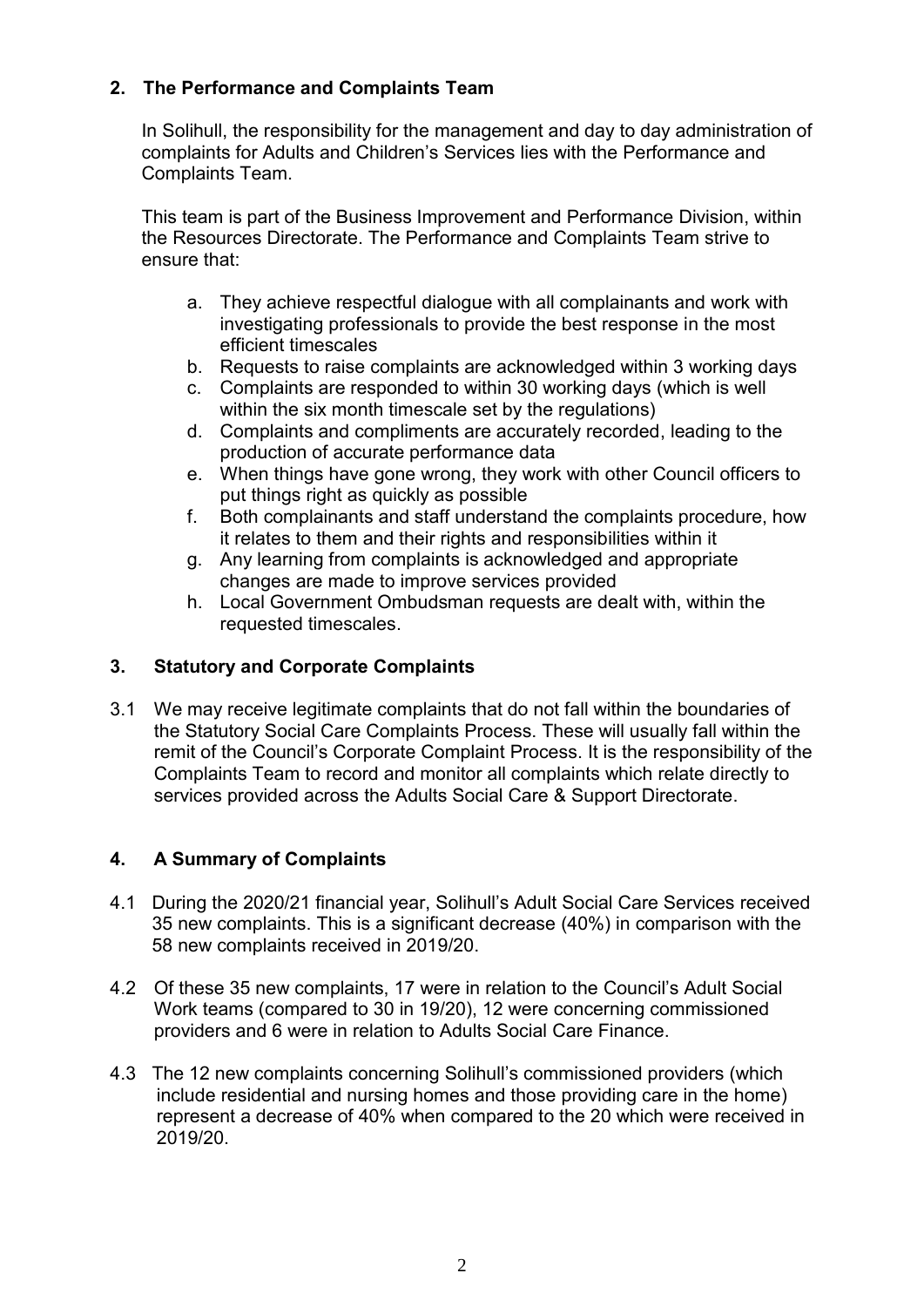



- 4.4 Fig 1 above shows the number of new complaints received in 2020/21 (35) per quarter. The highest number of new complaints were received in Quarter 1 and Quarter 4, in which both quarters received 11. The lowest number was received in Quarter 2 (5)
- 4.5 The period covered by this report saw the commencement of the COVID19 pandemic and lockdown periods associated with this and hence the issues associated with this for Solihull Adults Social Care.

There were no significant concerns raised to the Complaints Team regarding shortfalls in service, nor any formal complaints made which were directly attributable to a change in service during the pandemic.

## **How We Received Complaints**

5.1 Clear information, advising service users about how they can make complaints regarding Adults Social Care Services, is provided on Solihull Council's website at <https://www.solihull.gov.uk/Tell-us/Adult-social-care-complaints> . There are details outlining a range of ways in which service users can raise their concerns or make a request to raise a formal complaint. These include e-mail, telephone, completing a complaints leaflet (downloadable from the website) or writing to the Performance & Complaints Team at the address provided.

The Council does have a translation and interpreting service for users of Council services where their first language is not English or due to their disability or impairment, they require alternative formats such as British Sign Language, large print etc.

5.2 Figure 2 below shows that in 2020/21 initial contacts regarding Adult Social Care Services complaints were received in four different ways:

> by e-mail 66%, letter 17%, telephone 8.5% and leaflet 8.5%. Email therefore continued to be the most common form of initial contact. The figures also show that 17% of contacts were made by letter, which is a slight increase in comparison to 15% in 2019/20.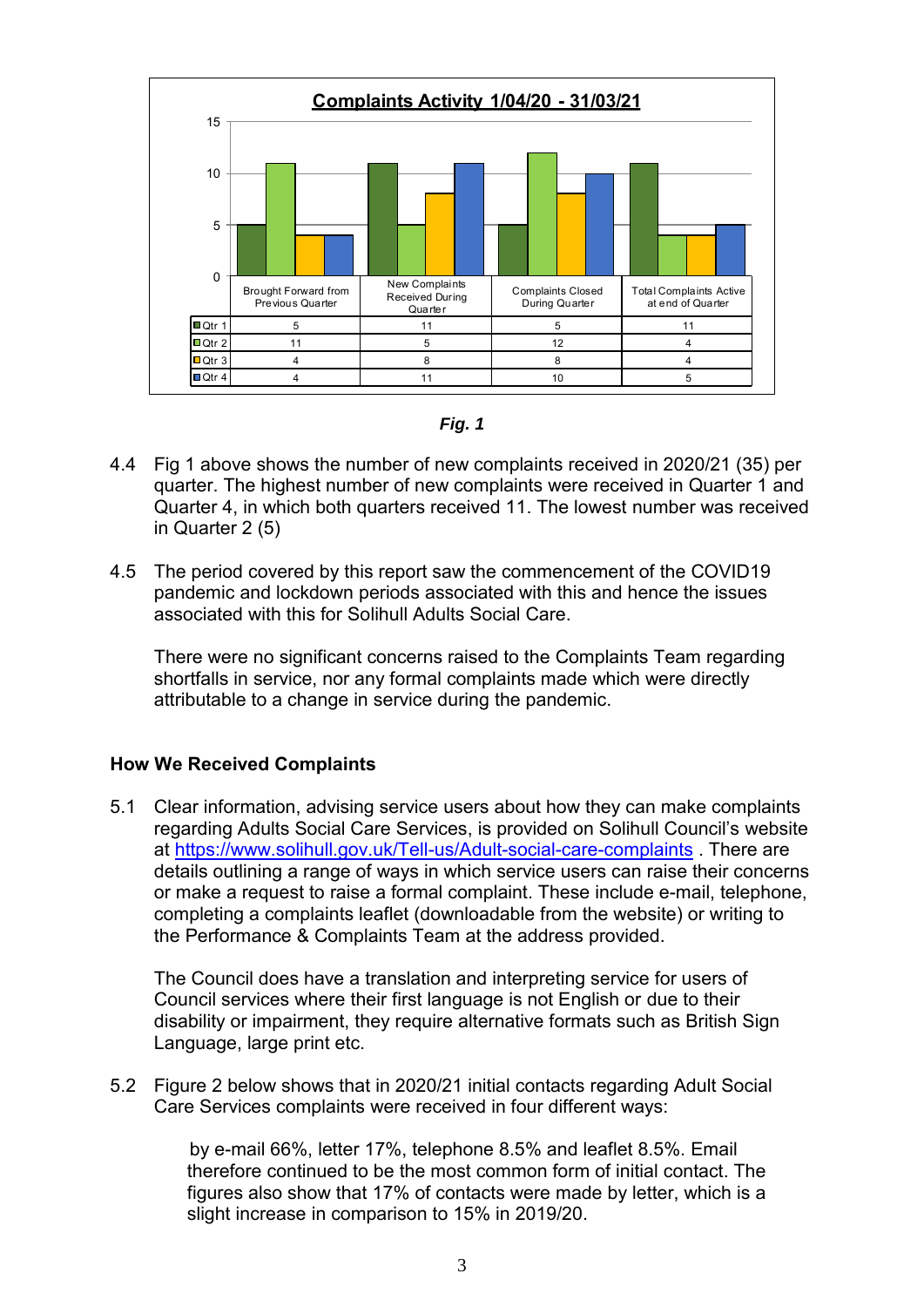| <b>Method</b>                       | 2018/19 | 2019/20 | 2020/21 |
|-------------------------------------|---------|---------|---------|
| <b>Email</b>                        | 36%     | 58%     | 66%     |
| <b>Telephone</b>                    | 26%     | 17%     | 8.5%    |
| <b>Complaints</b><br><b>Leaflet</b> | 12%     | 10%     | 8.5%    |
| <b>Letter</b>                       | 24%     | 15%     | 17%     |
| <b>Face to</b><br>face/verbal       | 2%      |         |         |

|--|--|

5.3 Initial contact by email has continued to increase and has helped the Complaints Team to capture complaint issues more accurately and in a more efficient timescale. This is due to the specific detail outlined by the complainant at the first point of contact. Email contact also provides complainants with written evidence of the submission of their complaint and also enables the Complaints Team to acknowledge this quickly. This is something that is reassuring to complainants.

The Complaints Team continue to use a secure e-mail system to provide follow up communication to complainants wherever possible and which allows them to send responses in a very confidential way. Where complainants do not have an email address and hence this is not possible, complaint responses continue to be sent via the post; however the need for this form of response continues to decrease. This is something that has proven to be exceptionally helpful during the pandemic when home working has been required.

5.4 Follow up conversations, where necessary, between the Team and the complainant give both parties the opportunity to discuss concerns and ask any further questions in respect to the progression of their complaint. Maintaining good communication with complainants also assists the Complaints Team to accurately reflect the issues being raised and therefore obtain good quality responses from investigating managers.

Talking to complainants also ensures that where it is appropriate and possible, that concerns are resolved, without the need to progress to the formal complaints process. This can prove to be a quicker and more beneficial means of resolution for all concerned.

The Complaints Team have, in 2020/21 handled 42 such "duty" cases for Adults Social Care Services. These can range from assisting a liaison between the complainant and the correct team to quickly resolve concerns, or providing a more in-depth mediation role between the complainant and the team(s) involved.

#### **6. Who Made Complaints?**

6.1 During 2020/21, Solihull Council's Adult Social Care Services provided a service to 8131 service users (including carers) which is a significant increase in comparison to 2019/20 (7216).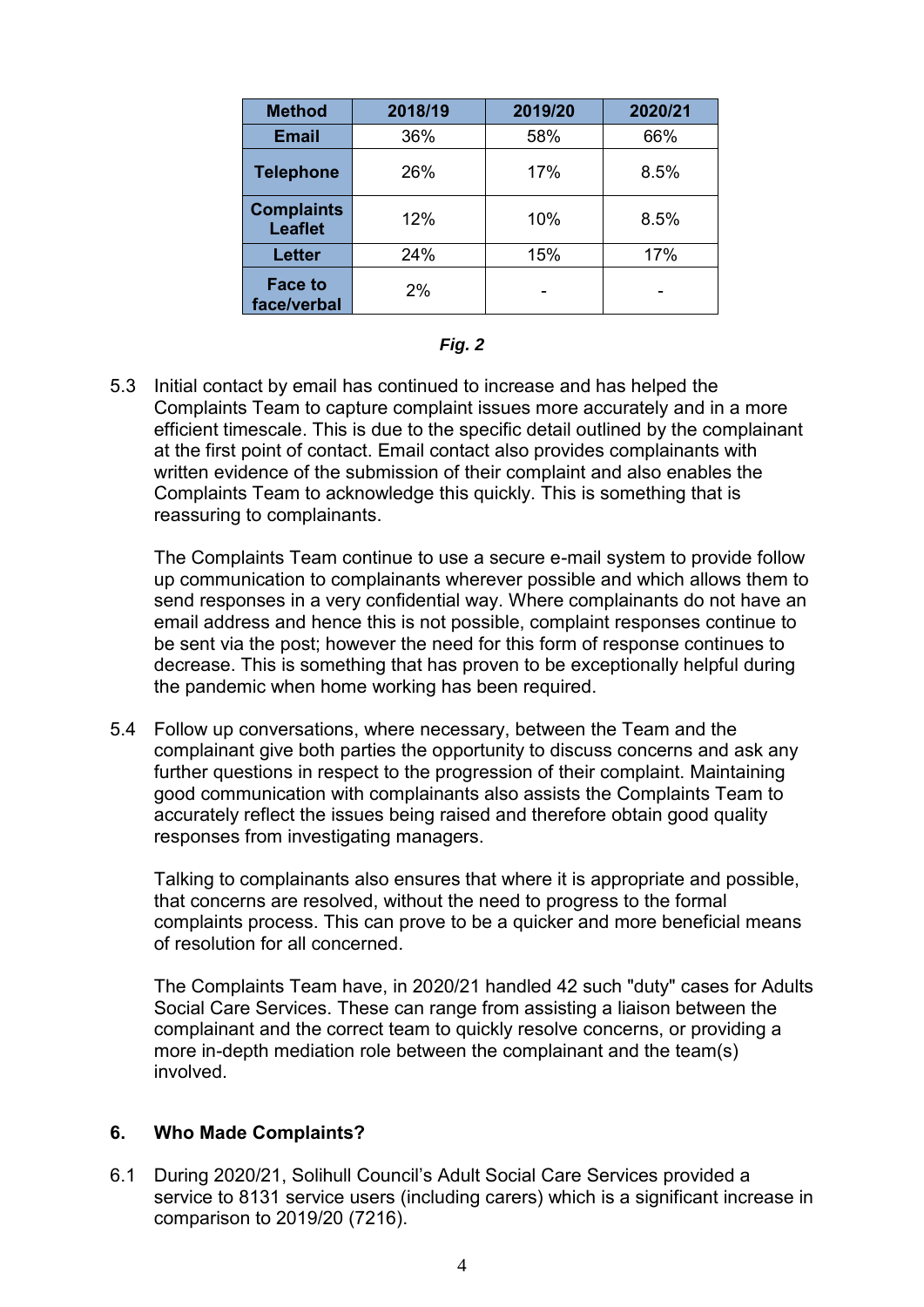These are the number of people with whom Solihull Adults Social Care and Support have had some level of involvement. It includes both safeguarding and DoLS (Deprivation of Liberty Safeguards) cases, clients and carers currently waiting to be assessed and also those who were assessed, but who did not go on to receive a service.

6.2 The new complaints received (35) were therefore from only 0.43% of these people. Females made up 71% of these complainants, whilst 20% of complaints were received from males. The remaining 9% were received jointly from both a female and a male.

#### **7. Risk Assessment of Complaints**

- 7.1 The Complaints Team risk assess each complaint received, in order to ascertain the seriousness of the issues raised and to ensure the appropriate course of action is taken.
- 7.2 Any complaint that they feel raises significant issues regarding the quality of care, safeguarding issues, denial of rights, or has clear quality assurance or risk management issues that may cause lasting problems for the organisation, or highlights the possibility of litigation/adverse local publicity, is highlighted immediately to senior managers and if appropriate follows the Council's safeguarding procedures .
- 7.3 There is a clear process in place across Adult Social Care, which is used and relayed to customers when a Safeguarding issue is/has already been identified and which is followed when a new complaint is received concerning the same issue(s). If a Safeguarding investigation is already underway, or is deemed necessary in relation to the same concerns being raised by a complainant, then the Safeguarding Investigation needs to take precedence. The complainant is advised to return to the Complaints Team, if they feel that the outcome of the Safeguarding Investigation has not resolved all of their concerns.
- 7.4 If any such issues are raised in relation to those people receiving a homecare service, or living in residential or nursing homes, then the Performance and Complaints Team will also notify the appropriate Care Quality Monitoring Officer immediately, who will then work closely with the relevant social care team to try and resolve any identified issues, as soon as possible. The CQC (Care Quality Commission) may also be notified.

#### **8. An overview of new complaint Issues for Adult Social Care by service area/ team**

8.1 Figure 3 (below) shows a comparison of both new complaints and the number of associated issues within these complaints for each service area/team, both in 2020/21 and 2019/20.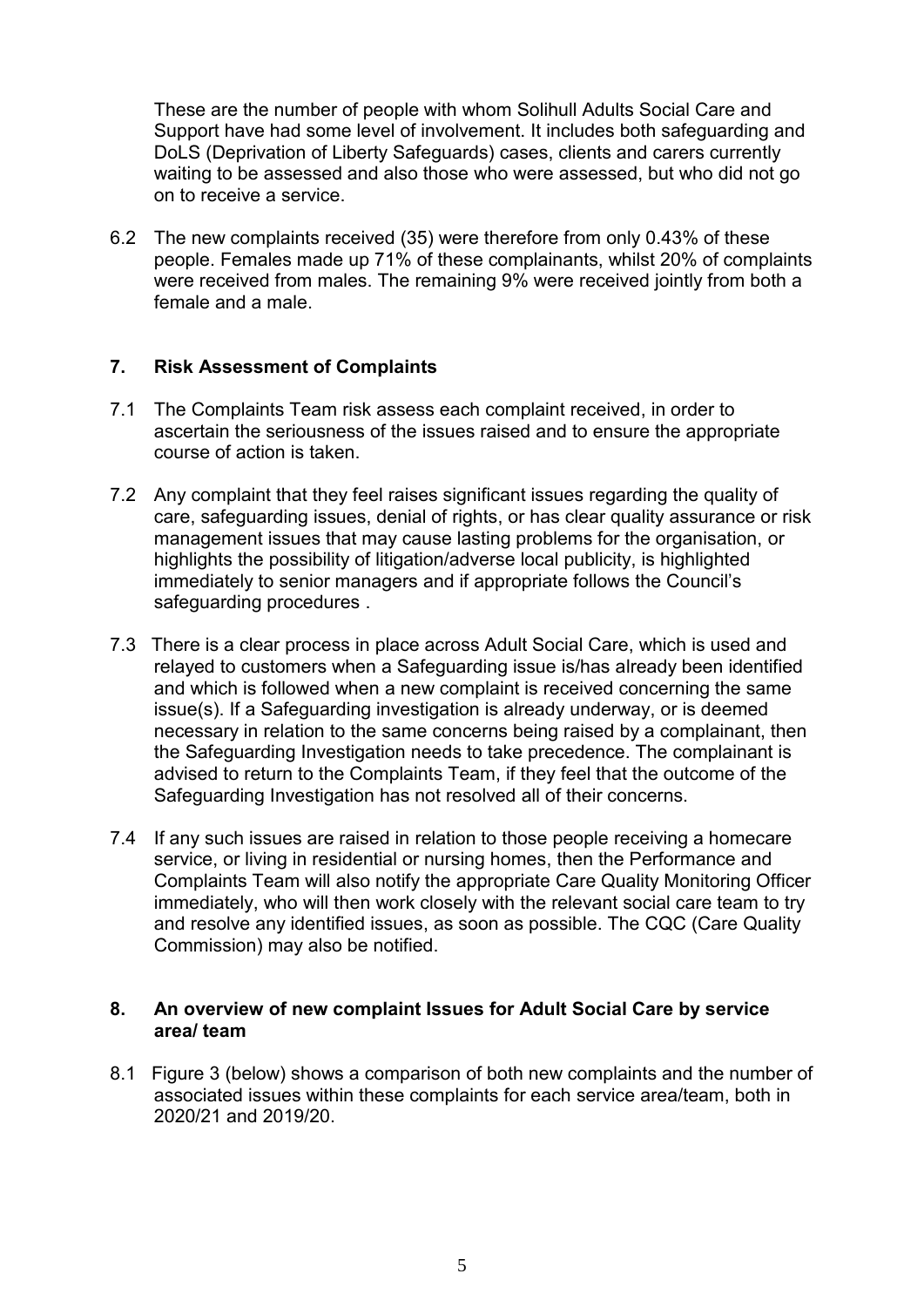| <b>Service Area</b>                      | <b>Number of</b><br><b>Complaints</b><br>19-20 | <b>Number</b><br>of Issues<br>19-20 | <b>Number of</b><br><b>Complaints</b><br>$20 - 21$ | <b>Number</b><br>of Issues<br>$20 - 21$ |
|------------------------------------------|------------------------------------------------|-------------------------------------|----------------------------------------------------|-----------------------------------------|
| <b>All Age Disability Team</b>           | 2                                              | 12                                  | 2                                                  | 33                                      |
| <b>Community Team - North</b>            | $\mathbf{1}$                                   | 3                                   |                                                    |                                         |
| <b>Community Team - South</b>            | 3                                              | 4                                   |                                                    |                                         |
| <b>Emergency Duty Team</b>               |                                                | $\qquad \qquad \blacksquare$        | 1                                                  | $\overline{2}$                          |
| <b>Equipment and Wheelchair Services</b> | $\overline{2}$                                 | 4                                   |                                                    |                                         |
| <b>Older Adults Community Team</b>       | 5                                              | 11                                  | 5                                                  | 10                                      |
| <b>First Point of Contact and DoLS</b>   |                                                |                                     |                                                    |                                         |
| <b>Team</b>                              | 3                                              | 3                                   | 4                                                  | 9                                       |
| <b>Hospital SW Team</b>                  | 6                                              | 29                                  | 5                                                  | 12                                      |
| <b>Mental Health &amp; Autism Team</b>   | 1                                              | $\mathbf{1}$                        | $\overline{2}$                                     | 13                                      |
| <b>Occupational Therapist Team</b>       | 3                                              | $\overline{\mathbf{z}}$             | $\mathbf{1}$                                       | $\mathbf{1}$                            |
| <b>Reablement Team</b>                   | $\mathbf{1}$                                   | $\mathbf{1}$                        |                                                    |                                         |
| SEND 0-25 Team                           | 2                                              | 10                                  | 1                                                  | 2                                       |
| <b>Steps Team</b>                        | $\mathbf{1}$                                   | 3                                   |                                                    |                                         |
| <b>Total for ASC Social Care Teams</b>   | 30                                             | 88                                  | 17                                                 | 83                                      |
| <b>Adult Social Care - Finance</b>       | 5                                              | 20                                  | 6                                                  | 21                                      |
| <b>Brokerage / Commissioning Team</b>    | 3                                              | 15                                  | ٠                                                  |                                         |
| <b>Independent Providers</b>             | 20                                             | 115                                 | 12                                                 | 73                                      |
| <b>Grand Total</b>                       | 58                                             | 238                                 | 35                                                 | 177                                     |

*Fig. 3*

- 8.2 Figure 3 shows that during 2020/21 we have seen a significant decrease in the total number of both complaints (40% decrease) and issues (26% decrease) received.
- 8.3 A restructure within Adults Social Care Services during 2019/20, meant that the North and South Community teams were combined to form the Older Adults Community Team. During 2019/20, a total of 9 complaints were received for this area of Adults Social Care, however this has decreased to 5 in 2020/21.
- 8.4 The Equipment and Wheelchair Service did not receive any complaints in 2020/21, compared to 2 complaints received in 2019/20.
- 8.5 The total number of complaints received in 2020/21 for the Adults Social Work teams alone (17) has decreased by 43% in comparison to the number of complaints received in 2019/20 (30). Although the number of complaints have decreased significantly, the number of issues received in 2020/21 (88) have been consistent in comparison to 83 in 2019/20 which suggests that the complexity of some of the complaints received in 2020/21 has increased.
- 8.6 As outlined above at 4.3, the Council received 12 new complaints concerning commissioned providers in 2020//21 and this is a 40% decrease in comparison to the 20 received during 2019/20.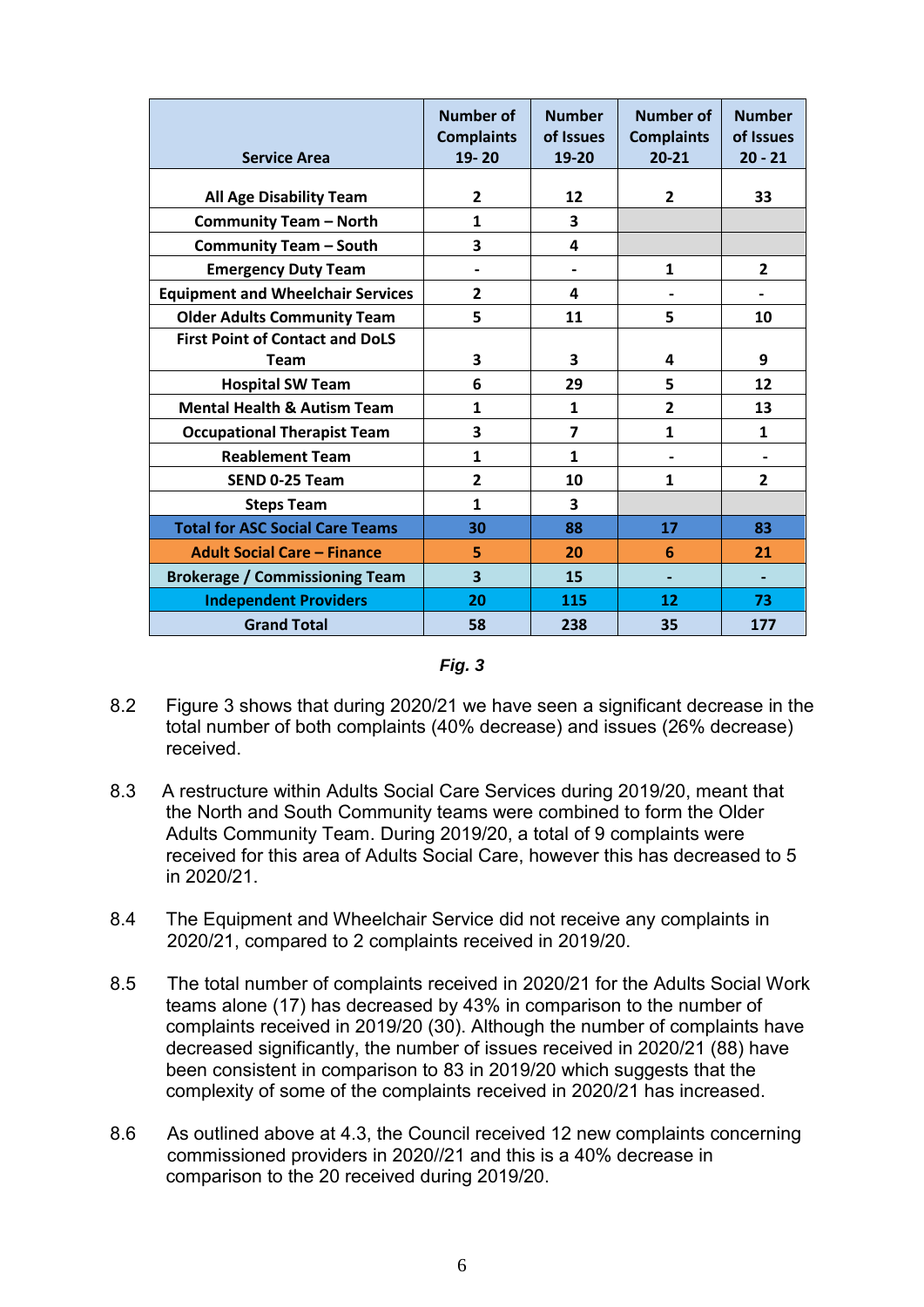## **9. Categories of New Issues Raised within Complaints**

9.1 As shown in figs 4 and 5 below, there were a total of 177 separate issues defined within the 35 new complaints received in 2020/21. Fig 4 also confirms that there were 83 issues for the Adults Social Care teams and 21 for Adult Social Care Finance.

| <b>Type of Issues (Adult Social Care)</b>           | <b>Quarter</b><br>1 | <b>Quarter</b><br>2 | <b>Quarter</b><br>з     | <b>Quarter</b><br>4 | <b>Total</b>   |
|-----------------------------------------------------|---------------------|---------------------|-------------------------|---------------------|----------------|
| <b>ADULT SOCIAL CARE</b>                            |                     |                     |                         |                     |                |
| Attitude or behaviour of Staff                      | 2                   | 5                   | 4                       | 19                  | 30             |
| Breach of confidentiality                           |                     |                     |                         | 1                   | 1              |
| Correct process / procedure not followed            |                     |                     | 1                       | 3                   | 4              |
| Decision making                                     |                     |                     | $\overline{2}$          | $\mathbf{1}$        | 3              |
| Delay in providing support                          |                     |                     | $\mathbf{1}$            | $\mathbf{1}$        | $\overline{2}$ |
| Delay in undertaking assessment                     |                     |                     |                         | $\mathbf{1}$        | $\mathbf{1}$   |
| Delivery / non delivery of service                  | $\mathbf{1}$        |                     |                         |                     | $\mathbf{1}$   |
| Dissatisfactions with care plan /                   |                     |                     |                         |                     |                |
| assessment / review process                         |                     |                     |                         | $\mathbf{1}$        | 1              |
| Dissatisfaction with Direct Payment /               |                     |                     |                         |                     |                |
| Process                                             |                     | 3                   |                         | $\mathbf{1}$        | 4              |
| Failure to provide Equipment                        |                     |                     |                         | $\mathbf{1}$        | $\mathbf{1}$   |
| Funding of care - Financial Assessment /            |                     |                     |                         |                     |                |
| Charges                                             |                     | 1                   | 4                       | 1                   | 6              |
| Funding of care not clarified                       | 4                   |                     |                         |                     | 4              |
| Support not provided by Social Worker/              |                     |                     |                         |                     |                |
| Family Support Worker / Personal                    |                     |                     |                         |                     |                |
| Assistant                                           |                     | 4                   | $\mathbf{1}$            |                     | 5              |
| Unsatisfactory communication<br><b>Total</b>        | 4<br>11             | 4                   | 4<br>17                 | 8                   | 20             |
| <b>ADULT SOCIAL CARE FINANCE</b>                    |                     | 17                  |                         | 38                  | 83             |
|                                                     | $\mathbf{1}$        | $\mathbf{1}$        |                         |                     | 2              |
| Attitude or behaviour of Staff                      |                     |                     |                         | 2                   | 2              |
| Authorisation of pre-paid card                      | 3                   |                     |                         |                     | 3              |
| <b>Contesting Financial Assessment</b>              |                     |                     |                         |                     |                |
| Funding of care - Financial Assessment /<br>Charges | $\mathbf{1}$        |                     | 2                       | 6                   | 9              |
| Funding of care not clarified                       | $\overline{2}$      |                     |                         |                     | $\overline{2}$ |
| Unsatisfactory communication                        |                     |                     | 1                       | $\overline{2}$      | 3              |
| <b>Total</b>                                        | $\overline{7}$      | $\mathbf{1}$        | $\overline{\mathbf{3}}$ | 10                  | 21             |
| <b>Grand Total</b>                                  | 18                  | 18                  | 20                      | 48                  | 104            |

*Fig. 4*

9.2 Fig 4 above shows that the main issue of complaint for the Adult Social Work teams was "Attitude and behaviour" (30 issues received). It is however to be noted that 17 of these issues were generated from 1 complaint received in Qtr 4.

The next most common issue of complaint was "Unsatisfactory Communication." Twenty issues were received which spanned 7 complaints.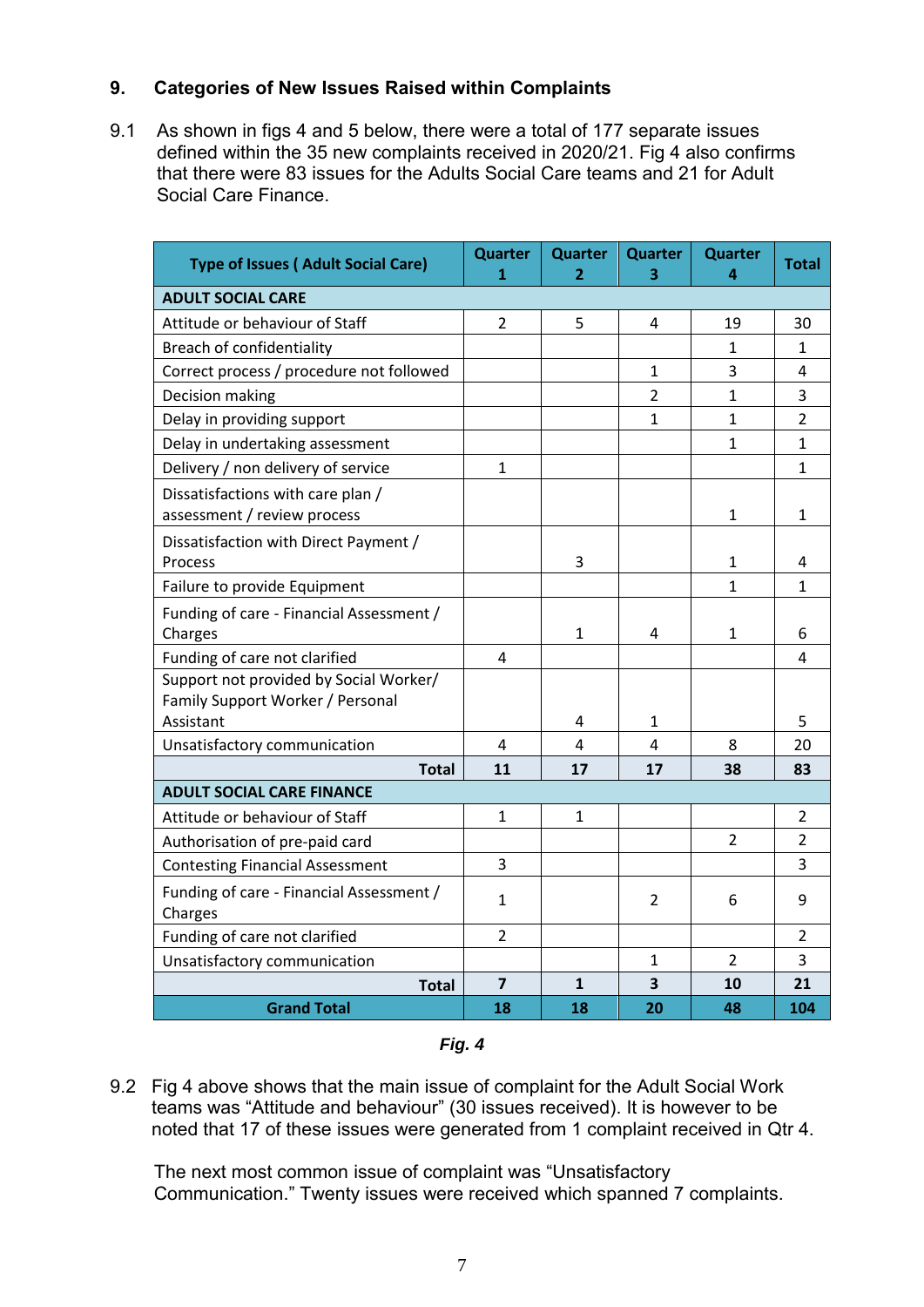These two issues combined total 57% (50/83) of the overall number of new issues received in 2020/21.

The increase in number of issues during Quarter 4 was due to 1 complaint which was made up of 27 individual complaint issues.

| <b>Type of Issues (Independent Provider)</b> | Quarter<br>1             | Quarter<br>$\mathbf{z}$ | Quarter<br>з | Quarter<br>4 | Grand<br><b>Total</b> |
|----------------------------------------------|--------------------------|-------------------------|--------------|--------------|-----------------------|
| Attitude or behaviour of Staff               | 6                        |                         | 1            | 3            | 10                    |
| Contact not made when requested              |                          |                         | 4            |              | 4                     |
| Data Protection issue                        | 1                        |                         |              |              | $\mathbf{1}$          |
| Care provider not allocated                  | 1                        |                         |              |              | 1                     |
| Dissatisfaction with quality of care         | 14                       |                         | 1            | 11           | 25                    |
| Falsifying of records                        | $\mathcal{P}$            |                         |              |              | $\mathfrak{p}$        |
| Inconsistent carers                          | $\overline{\mathcal{L}}$ |                         |              |              | $\overline{2}$        |
| Incorrect time of service call               | 4                        |                         |              |              | 4                     |
| Incorrect use of PPE                         | $\mathfrak{p}$           |                         | 4            |              | 6                     |
| Lack of knowledge of case                    |                          |                         | 1            |              | 1                     |
| Missed service call                          | 3                        |                         |              |              | 3                     |
| Personal items gone missing                  |                          |                         | 1            |              | 1                     |
| Poor cleanliness in home                     |                          |                         | 1            | 4            | 5                     |
| Unsatisfactory communication                 | 4                        |                         | 1            | 3            | 8                     |
| <b>Grand Total</b>                           | 38                       | n                       | 14           | 21           | 73                    |

*Fig. 5*

9.3 Fig 5 above shows that during 2020/21, the main area of complaint regarding commissioned providers was "Dissatisfaction with quality of care" (25). This would not be unexpected when dealing with concerns regarding care providers.

It should be noted that complaint issues regarding "Attitude and Behaviour", which was one of the main areas of complaint, have decreased from 34 in 2019/20 to only 10 in 2020/21.

- 9.4 Performance reports to senior managers include further detail concerning these types of issues so that any emerging trends or themes can be highlighted and responded to appropriately.
- 9.5 The Performance and Complaints Team liaise with providers to ensure that all complaint issues raised have been responded to in detail and any corresponding learning actions have been identified, via the completion of an Action Plan. The action plans are then forwarded to and monitored by the appropriate Care Quality Monitoring Officer.

The learning identified by commissioned providers which has then been acted upon and implemented in this area, appears to have been very effective in reducing the number of issues raised, particularly in certain areas.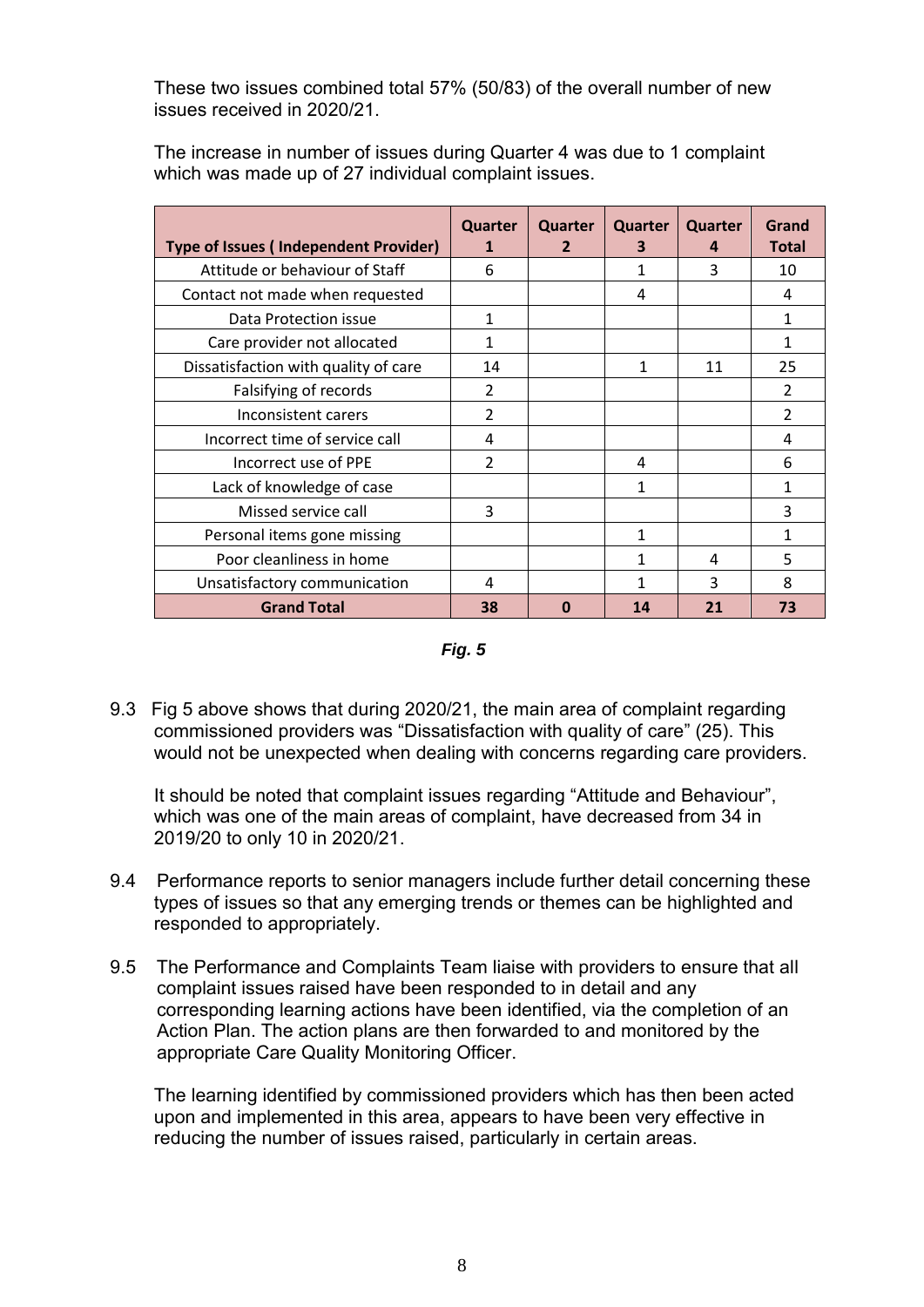| <b>Issues v Complaints procedure</b>                                                                                                          |    |    |    |    |     |  |  |
|-----------------------------------------------------------------------------------------------------------------------------------------------|----|----|----|----|-----|--|--|
| QTR <sub>1</sub><br><b>Grand Total</b><br>QTR <sub>2</sub><br>QTR <sub>3</sub><br>QTR <sub>4</sub><br><b>Types of new</b><br>complaint issues |    |    |    |    |     |  |  |
| Corporate                                                                                                                                     | 4  |    |    | 1  | 6   |  |  |
| Statutory                                                                                                                                     | 52 | 17 | 34 | 68 | 171 |  |  |
| <b>Grand Total</b>                                                                                                                            | 56 | 18 | 34 | 69 | 177 |  |  |



9.6 As outlined at 3.1 above, all complaints are responded to via either the Statutory or Corporate complaints procedure.

Statutory complaints are those complaints made by or on behalf of a person using Adults Social Care Services about the impact of those services on them and the Corporate procedure is used to respond to complaints regarding the impact of services on someone other than the person using the service.

- 9.7 As show in fig 6 above, 97% (171) of the new complaint issues received in 2020/21 were progressed through the Statutory Complaints process and 3% via the Corporate process as identified.
- 9.8 In line with the Council's legal obligations under Part 7 of the Immigration Act 2016, the Council's complaint procedure incorporates a measure in which a customer can make a formal complaint to the Council, should any member of the public feel that a customer-facing council officer has insufficient fluency in spoken English in the performance of their role. Since the implementation of the Act, we have received no complaints on this basis which is a positive indicator regarding the quality of staff employed in Adults Services.



## **10. Outcomes of complaint issues**

*Fig. 7*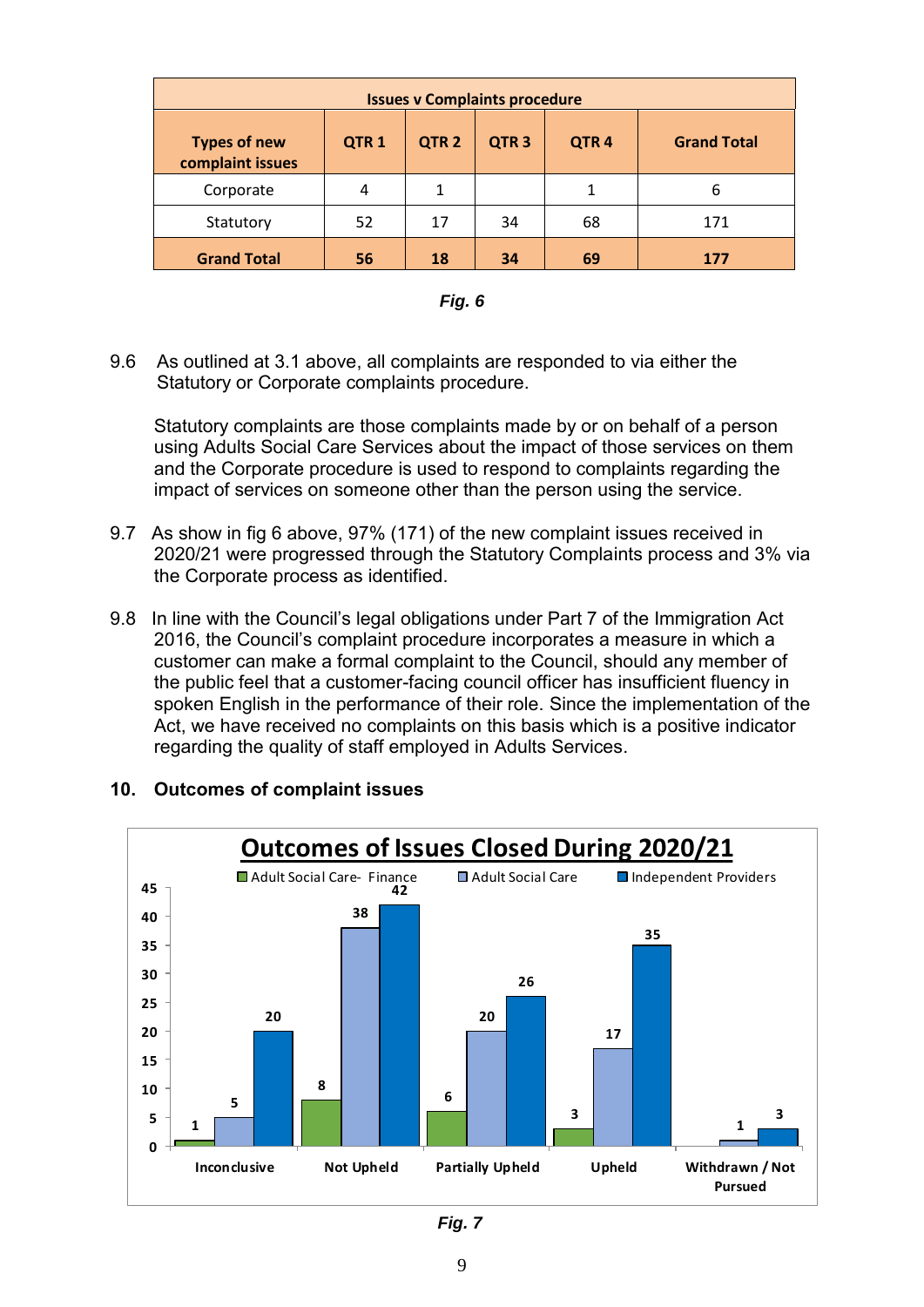- 10.1 As shown in Fig 7 above, there were 225 issues investigated and responded to during 2020/21. These outcomes were identified from 35 complaint investigations which were completed and closed in 2020/21 (some of these are investigations that were ongoing and brought forward from 2019/20). 55 issues were upheld, 52 were partially upheld, 88 were not upheld and 26 were found to be inconclusive. The remaining 4 issues were withdrawn at some point (not pursued by the complainant).
- 10.2 The percentage of upheld or partially upheld issues has decreased from 59% in 2019/20 to 48% in 2020/21. The reduction in upheld/partially upheld issues has not had a negative impact on the number of cases being progressed by complainants to the Local Government and Social Care Ombudsman (see section 12 below). This may be attributed to the quality of complaint responses and the explanations within them.

## **11. Timescales of complaint responses within Adult Services**

- 11.1 The Local Authority Social Services and National Health Service Complaints (England) Regulations 2009, state in 14(3), that the Local Authority should respond to an Adult Social Services complaint within a period of six months.
- 11.2 Solihull Adult Social Care Services strive to address complaints in a much shorter and hence more efficient timescale for complainants and an internal 30 working day timescale was introduced in 2013/14. The Performance and Complaints Team provide a quality checking service for all investigating managers who are required to provide complaint responses. The relevant Assistant Director (or the Director, where required) also work with the Performance and Complaints Team to monitor the quality of responses and to provide covering letters for each one.

| <b>Complaints Handling Response Times</b> |                                                            |     |                                               |      |                                           |     |  |
|-------------------------------------------|------------------------------------------------------------|-----|-----------------------------------------------|------|-------------------------------------------|-----|--|
| <b>Working Days to</b><br>Respond         | <b>Adult Social Care</b><br>(Social Work teams)<br>2019/20 |     | <b>Adult Social Care</b><br>(Finance) 2019/20 |      | Independent<br><b>Provider</b><br>2019/20 |     |  |
|                                           | <b>Number</b><br>%                                         |     | <b>Number</b>                                 | %    | <b>Number</b>                             | %   |  |
| $0 - 30$                                  | 12                                                         | 90% | 6                                             | 100% | 2                                         | 15% |  |
| $31 - 40$                                 |                                                            | 10% |                                               |      |                                           | 31% |  |
| $41+$                                     |                                                            |     |                                               |      |                                           | 54% |  |
| Withdrawn                                 |                                                            | N/A |                                               |      |                                           | N/A |  |

#### *Fig. 8*

- 11.3 90% (12/14) complaints investigated in 2020/21 regarding Adults Social Care teams were closed within the Council's internal 30 working day timescale, compared to 87% (33/38) in 2019/20. The two complaint responses falling outside of the 30 working day timescale were completed in under 40 working days, being well within the 6 month statutory response timescale.
- 11.4 100% (6/6) Adult Social Care Finance complaints investigated in 2020/21 were closed within the 30 working day timescale.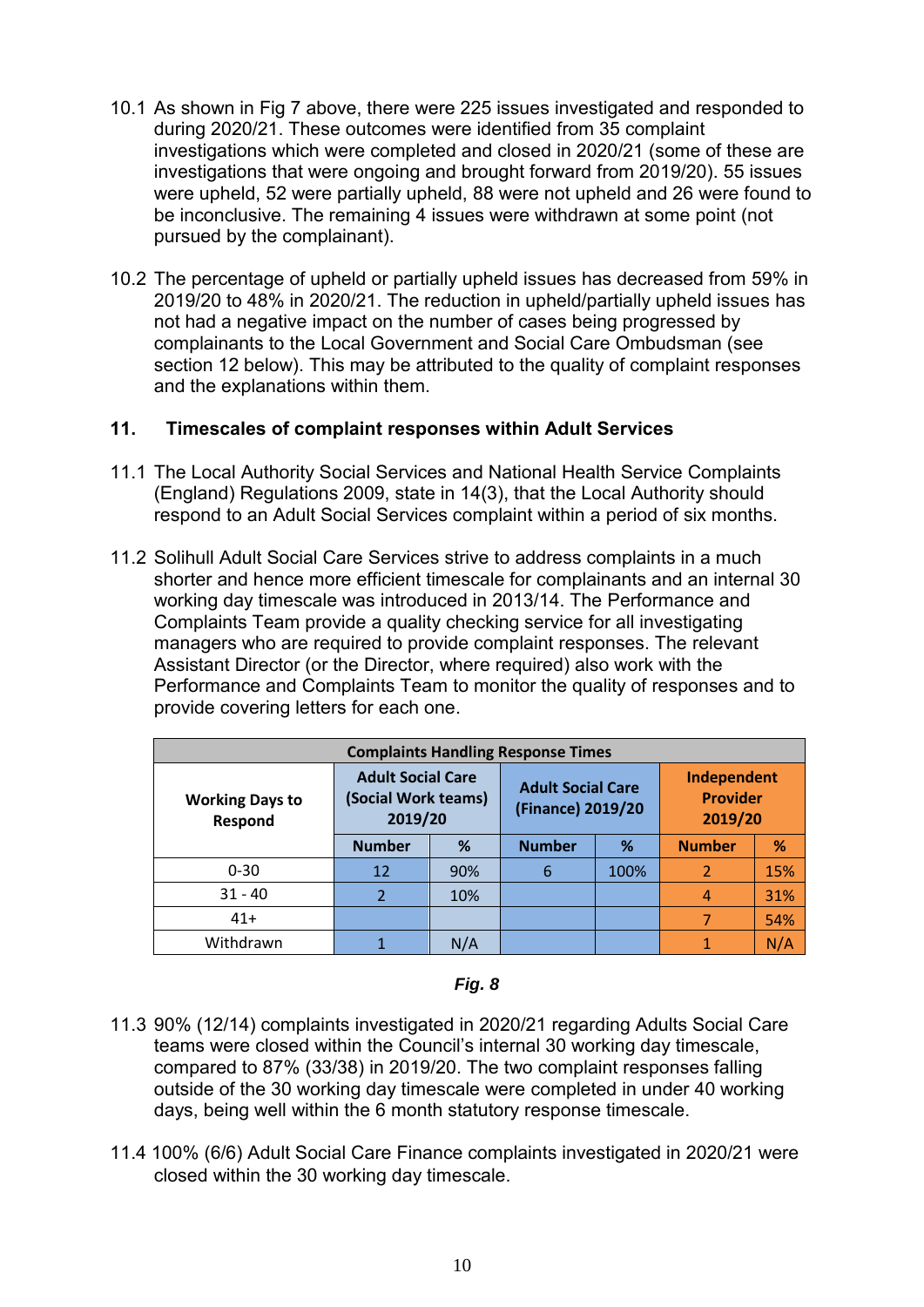- 11.5 The number of commissioned provider complaints responded to within 30 working days has significantly decreased from 55% in 2019/20, to 15% in 2020/21, but this is likely to be due to the impact of handling the COVID19 pandemic on commissioned providers.
- 11.6 The Assistant Director for Performance, Planning and Commissioning reads all responses in relation to commissioned providers and will raise questions where applicable, in order to ensure all of these responses are quality checked.

Upon completion of this process, the complaint response letter is provided to complainants with a covering letter, which comments on the response and also highlights learning, where appropriate, so that the Commissioning Team can work with providers to improve their practice.

11.7 Where responses for provider complaints are delayed, the Complaints Team liaise with complainants, in order to ensure that they are kept fully updated regarding the progression of their complaint.

## **12. Local Government & Social Care Ombudsman (LGSCO) complaints**

- 12.1 During 2020/21, Solihull Adult Social Care Services received 2 new referrals from the Local Government Ombudsman compared to 7 in 2019/20.
- 12.2 There were also three Local Government Ombudsman investigations brought forward from 2019/20.
- 12.3 Of the 2 new referrals received from the LGSCO in 2020/21, 1 was closed with no investigation deemed necessary by the Ombudsman and therefore investigations were open to the Ombudsman in relation to a total of 4 referrals during 2020/21, with them all being completed by the end of 2020/21.

The outcomes were as follows:

| <b>Outcome</b>                                                                                                                                                                       | <b>Adults Social Care Team</b>       |
|--------------------------------------------------------------------------------------------------------------------------------------------------------------------------------------|--------------------------------------|
| 1 complaint was received in Qtr 3<br>2019/20 and closed, following<br>investigation, in Qtr 3 2020/21 -<br><b>OUTCOME: NO FAULT FOUND</b>                                            | <b>Community Team South</b>          |
| 1 complaint was received in Qtr 4<br>2019/20 and closed, following<br>investigation, in Qtr $3\,2020/21 -$                                                                           | <b>Older People's Community Team</b> |
| <b>OUTCOME: FAULT - LOCAL</b><br>RESOLUTION which indicates that the<br>complaint had already been resolved<br>satisfactorily by the Council before<br>progression to the Ombudsman. |                                      |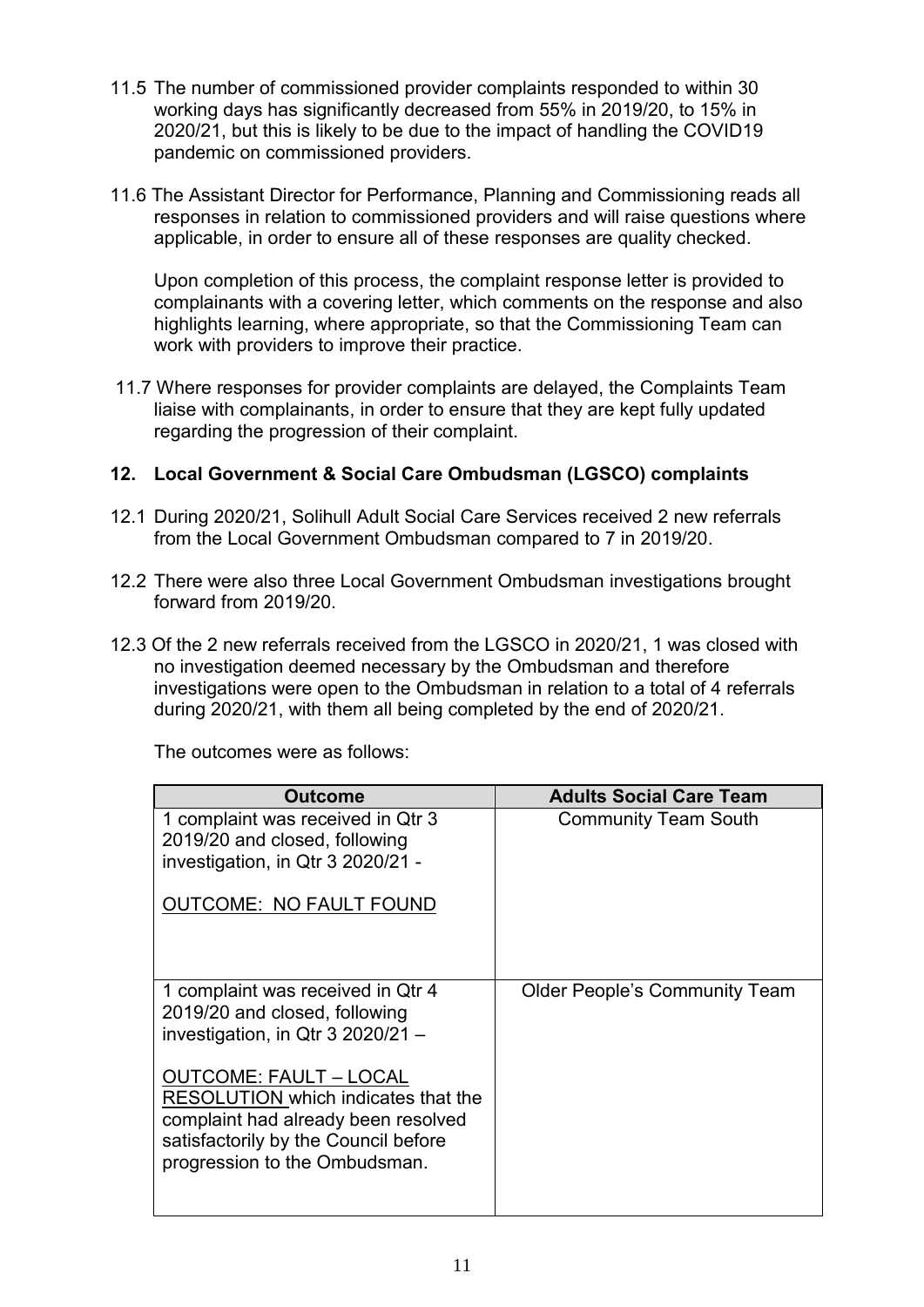| 1 complaint was received in Qtr 2<br>2020/21 and closed, following<br>investigation, in Qtr $3\,2020/21 -$<br><b>OUTCOME: FAULT FOUND - apology,</b><br>reassessment & review of processes                                                                                                          | <b>Older People's Community Team</b> |
|-----------------------------------------------------------------------------------------------------------------------------------------------------------------------------------------------------------------------------------------------------------------------------------------------------|--------------------------------------|
| 1 complaint was received in Qtr 2<br>2019/20 and closed, following<br>investigation, in Qtr 3 2020/21<br>OUTCOME: FAULT – LOCAL<br><b>RESOLUTION</b> which again indicates<br>that the complaint had already been<br>resolved satisfactorily by the Council<br>before progression to the Ombudsman. | Occupational Therapy                 |

*Fig. 9*

- 12.4 There were therefore no complaints still being investigated by the LGSCO at the end of 2020/21 to be carried forward to 2021/22.
- 12.5 The quality of complaint responses in Solihull is good and investigation is thorough which appears to correlate with the decline in the number of cases being referred to the Ombudsman.

## **13. Learning from Complaints**

13.1 87% (21/24) of the learning forms sent to investigating managers, following an investigation were completed and returned in 2020/21. There were only 3 forms outstanding at the end of the year (2 of which have now been received in 2021/22). This is a very positive return rate and indicates that Adults Social Care take learning from complaints very seriously.



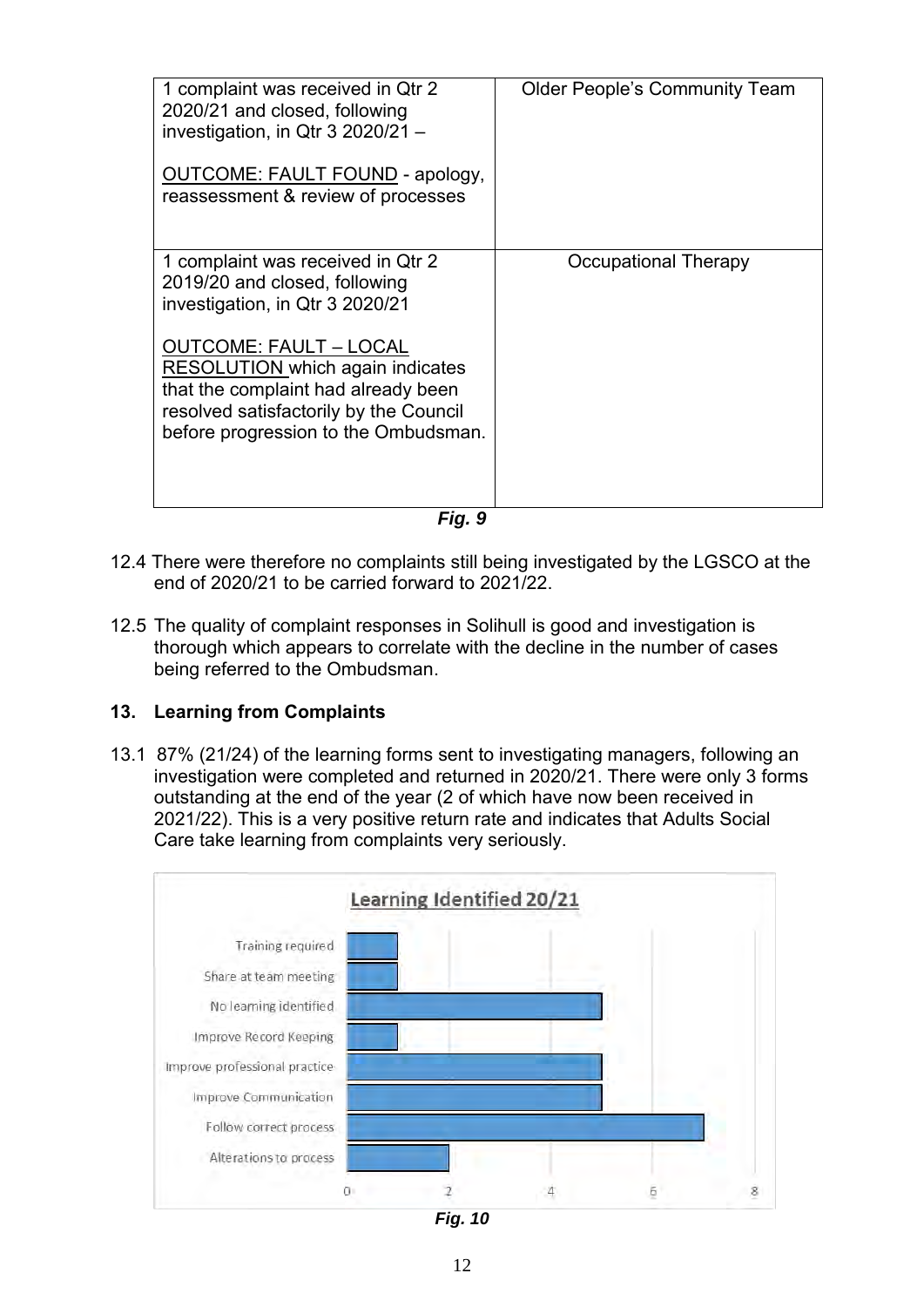13.2 As shown above in Fig 10 above, the main area highlighted for improvement was to "follow correct process" (8 issues). Any learning issues raised are followed up by the Complaints Team until implementation is confirmed by the Investigating Manager.

 Data regarding the implementation of learning is then formatted into individual spreadsheets for each team and distributed to senior staff and the appropriate team managers, so that managers can comment on the differences that learning has made to practice. The evidence is then collated by the Complaints Team to demonstrate the impact of those improvements on services provided.

- 13.3 Below are some examples of the types of learning that have been put into place in Adults Social Care Services and have therefore been used to inform service improvements:
	- **One complaint involved a service user raising issues about a Social Worker not providing additional care. The service user raised concerns about direct payments and that the Social Worker was not exploring alternative care arrangements.**

The learning from this complaint identified that team members did not have sufficient knowledge of the Exceptional Circumstances Policy. Briefings were arranged to take place at team meetings to ensure that staff had a better understanding of this policy.

 **A member of the public made a complaint in relation to the outcome of a financial assessment. The service user raised concerns that information that they had provided had not been taken into consideration.**

This complaint issue was investigated and it was found that some of the financial information that had been provided had been incorrectly disregarded. When this issue was identified a new Financial Assessment was then carried out.

The respective Assessor was advised of the error. The importance of calculating assessments correctly was reiterated to the team to ensure that members of staff quality check the information provided to ensure that all significant information is taken into consideration.

 **A service user raised concerns about not receiving a copy of minutes from a meeting they attended. Concerns were raised as they wanted a copy of the minutes to re-confirm the details that were discussed within the meeting.**

It was identified that minutes from this meeting were not recorded appropriately within the case recordings and were not provided to the service user. An apology was provided to the complainant for this oversight.

The respective Team Manager identified leaning from this issue and this was discussed within a team meeting. The team were briefed on following correct process and the importance of taking minutes of all meetings and ensuring a copy of the minutes is shared in a timely manner with the participants.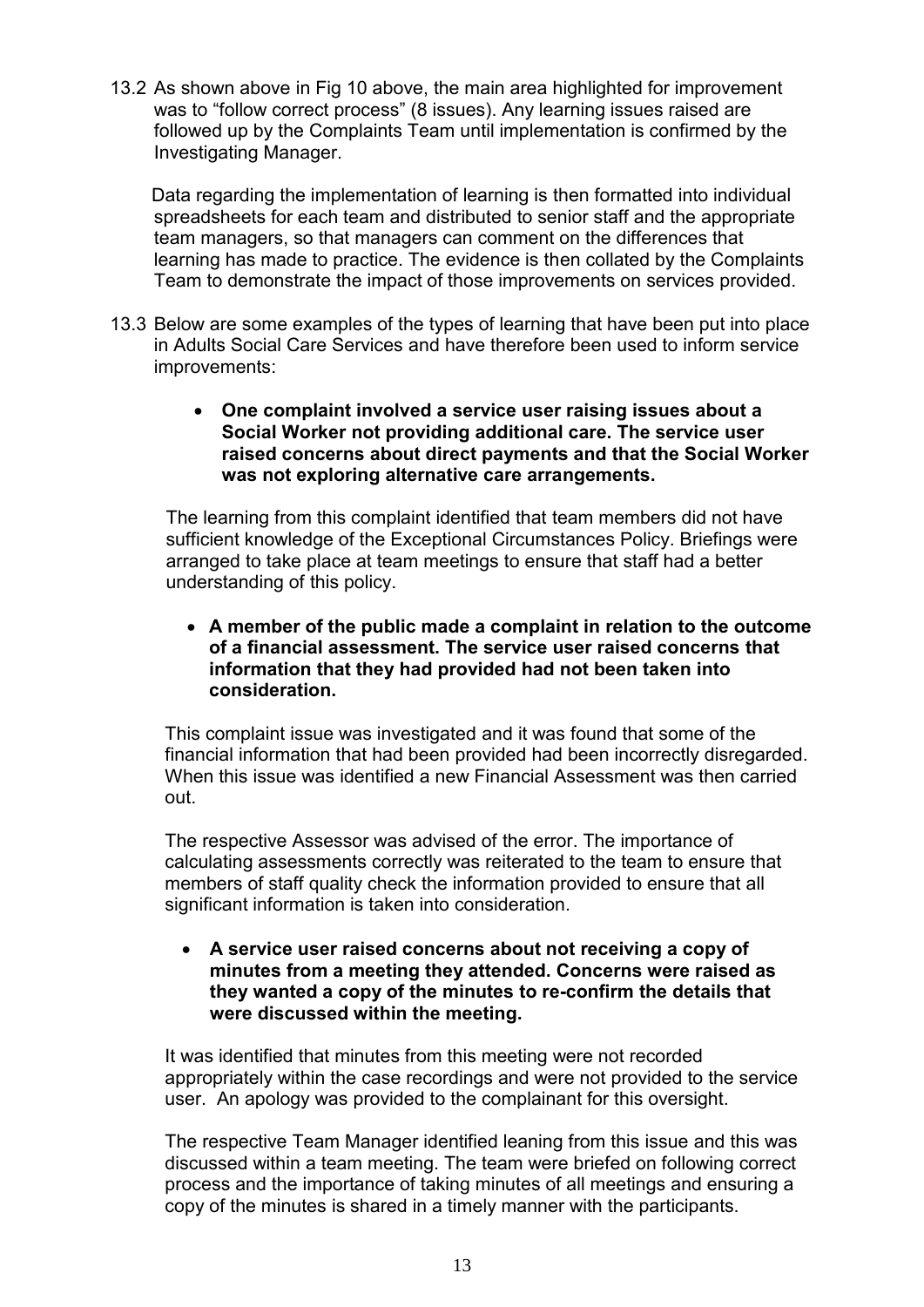13.4. The examples above all relate to the importance of following correct process and the learning implemented within Adult Social Care will have a positive impact regarding this issue in 2021/22

## **14. Compliments for Adults Social Care & Support**

14.1 244 compliments were received in 2020/21 which is a 54% increase in comparison to the 158 received in 2019/20.

12 of these compliments involved services provided by two or more service areas which demonstrates how teams working together can have a very positive outcome for the person receiving the service.

| <b>Compliments per Team 2020/21</b>     |                |
|-----------------------------------------|----------------|
| 222 Bills Lane                          | $\mathbf{1}$   |
| 268 Creynolds Lane                      | 5              |
| 7/8/9 Downing Close                     | $\overline{2}$ |
| Alexandra House                         | $\mathbf{1}$   |
| All Age Disability Team                 | 13             |
| <b>Chelmunds Court</b>                  | $\mathcal{P}$  |
| Commissioning and Brokerage             | 11             |
| Community Equipment and Wheelchair Team | 36             |
| Day Opportunities - North               | $\mathbf{1}$   |
| First Point of Contact and DoLS Team    | 8              |
| <b>Hospital SW Team</b>                 | 30             |
| Lyndon Croft                            | $\mathbf{1}$   |
| Mental Health and Autism Team           | 3              |
| Nationwide                              | 19             |
| <b>Occupational Therapy Team</b>        | 31             |
| <b>Older Adults Community Team</b>      | 30             |
| Peripatetic Team                        | $\overline{2}$ |
| <b>Reablement Team</b>                  | 41             |
| SEND 0-25 Team                          | 1              |
| <b>Shielding Team</b>                   | $\overline{2}$ |
| Sunrise                                 | $\mathbf{1}$   |
| <b>Tanworth Court</b>                   | 1              |
| Universal                               | $\overline{2}$ |
| <b>Grand Total</b>                      | 244            |

#### *Fig. 11*

14.2 The Reablement Team received the highest number of Adult Social Care compliments in 2020/21 (41), followed by the Community Equipment and Wheelchair Team (36), the Occupational Therapy Team (31) and the Hospital Social Work Team (30). Other teams also received a significant number of complaints as shown in fig 11 above.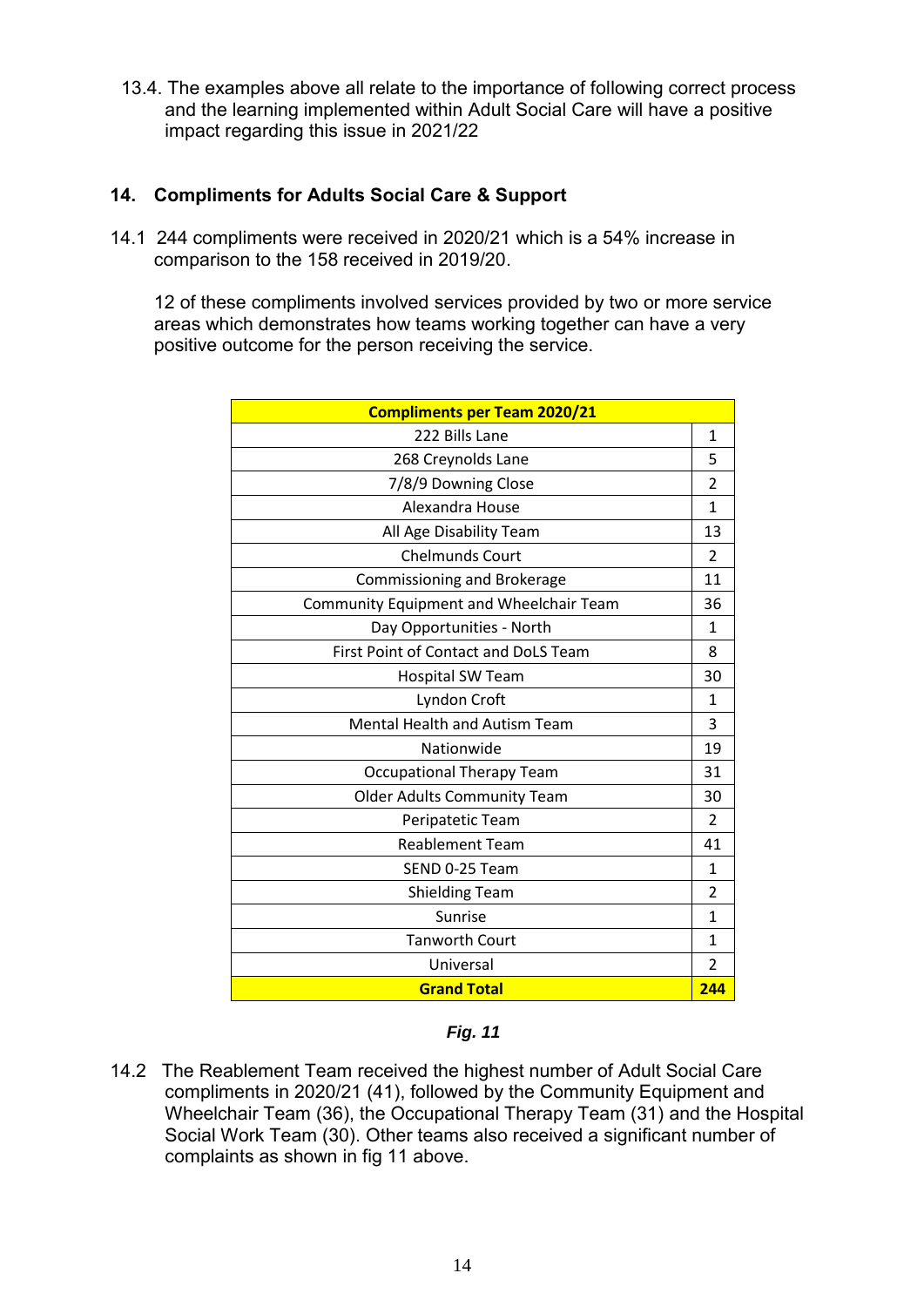- 14.3 During 2020/21, Solihull Adults Social Care Services received 23 compliments in respect of the services provided by its' commissioned providers, of which 19 were for Nationwide who provide homecare services.
- 14.4 Below are some examples of the feedback that was received.

### 14.5 **Compliments received from people accessing services provided by Solihull Adults Social Care by team**

#### **All Age Disability Team**

*"I would like to say a big thank you for all your help and support. We will both miss contact with you and we can't thank you enough for all the wonderful help you have given to both of us . We always felt positive and energised after are meetings with you ready to face the next challenge. We will both miss you. Take care"*

#### **First Point of Contact and DoLS Team**

**"***She was a god send. She listened with patience to all of our concerns, and made suggestions on how we could manage the situation; putting us in touch with resources such as the Falls team, physio, and mental health. A few weeks on, and I'm delighted to say, that what we thought might have been early dementia (or similar), was the effects of the sepsis. My father is now receiving home physio and is so much brighter in himself.*

*Both my husband and I wanted to express our thanks. It can be overused, saying someone has gone 'above and beyond.' We can only imagine the stream of phone calls and cases you must be dealing with currently, but the member of staff made us feel as if we were the only clients she needed to focus on, such was her patience and understanding."*

#### **Hospital SW Team**

*"I was very pleased with my mum's Social Worker. She kept me informed several times. I was treated really well by her and she was a great support to me. I had the worry of finding a home for my mum taken out of my hands and I am extremely pleased where she was placed"*

#### **Occupational Therapy / Equipment and Wheelchair Services**

*"I would like to acknowledge the excellent care provided to my elderly mother following her recent accident. I would also like to express my family's appreciation for the supportive, caring and considerate way in which each person involved responded during a difficult time. In these days of constraints and reduced provision, I was extremely impressed with both the speed and efficiency of all those involved in enabling my mother to leave hospital promptly and cope within her own home whilst recovering from her fractured knee.*

*In addition and perhaps most important of all, staff demonstrated high levels of care and took time to establish exactly what my mother's needs would be.*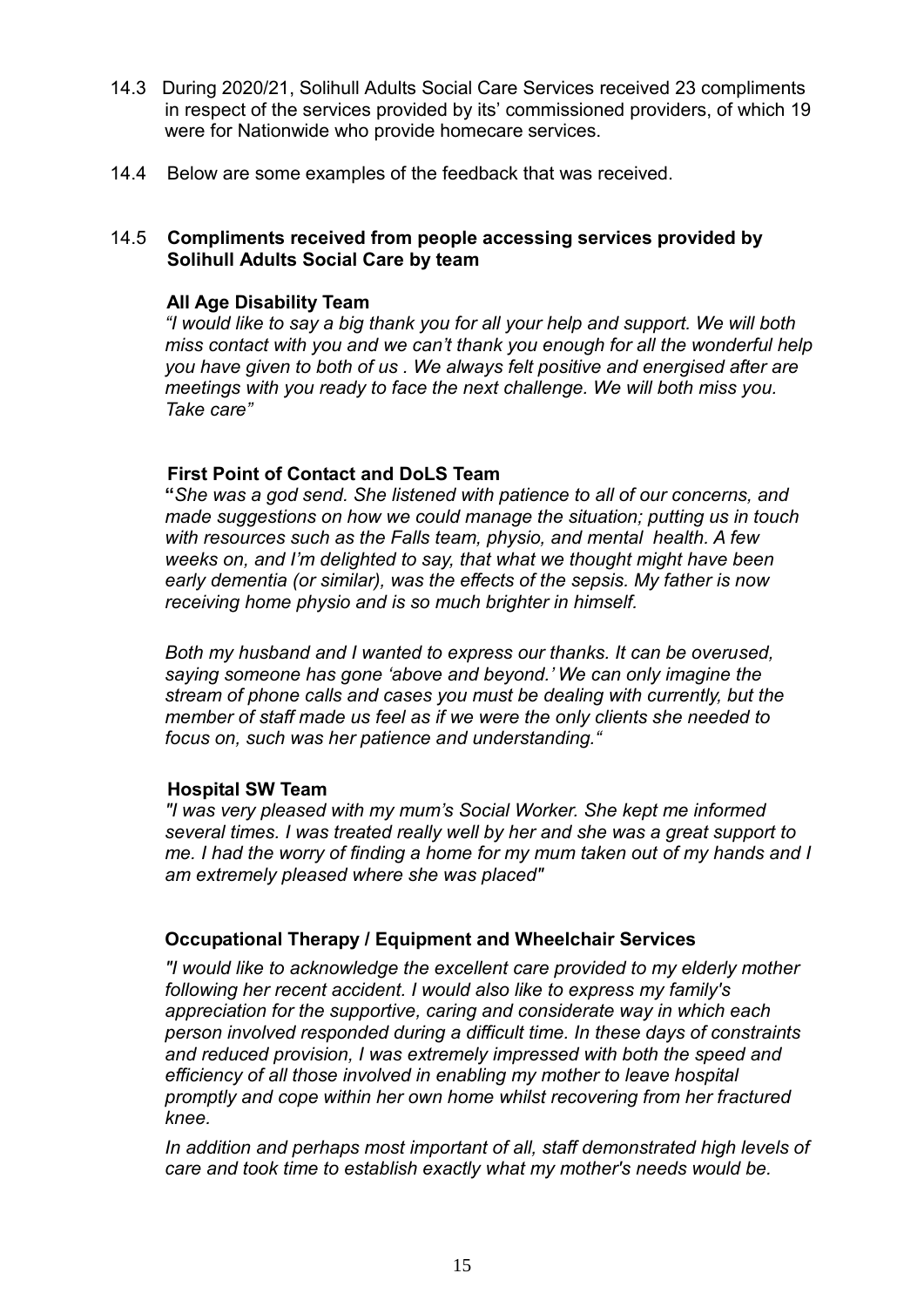*A special mention too for the Occupational Therapy and Equipment Team. Both responded promptly to my request for equipment, which would help my mother to continue to live independently at home whilst she recovered. It was a difficult time as the country has just emerged from the lockdown but they took time to assess her needs and provide the right equipment.*

*My mother has now recovered from her fracture and although she has other health issues feels confident that should she in the future require care at home that she will be well supported by Solihull Council."*

#### *Older Adults Community Team*

*"We would like to pass our sincere thanks to Emma Stevenson who has been helping us to sort out a care package for J….., Emma has been so kind, helpful and understanding and has always been happy to listen to our concerns."*

#### **Reablement Team**

 Mrs A was extremely positive about the service she has had from the Reablement staff. Mrs A stated *"I am very impressed with their caring attitude. I'm very pleased with what the girls have done for me, it was very worthwhile and I want to say a very big thank you to them, they have taught me a great deal.* 

*I was a little shy in the hospital about it as I didn't know what to expect but it has gone exceptionally well"*

#### **Shielding Team**

*"We would like to say a huge thank you to the Shielding Team for looking after us so well during the Covid 19 Pandemic. Being in the vulnerable group we have really appreciated the help and support. Thank you"*

#### **Nationwide (commissioned provider)**

Mrs F repeatedly stated how much she likes and trusts her regular morning carers. Mrs F stated *"they are wonderful girls and they really take care of me"*

#### **Universal (commissioned provider)**

Mr X wished to extend his gratitude and thank you to Universal Care Agency. Mr X stated *"The carers were wonderful and most supportive in assisting me recover, following hospital discharge."*

#### **Sunrise (commissioned provider)**

*"I am writing to thank you and all your staff for the care you have given to my parents during these unprecedented times. While it has been a very distressing time for us not being able to visit and not being able to ascertain the severity of their illness, we have been impressed with the way the carers have filled us in with how they are when we have called and how they have reassured us. We understand that you are all working in very difficult conditions with constraints and that you are all having to go over and above to meet the needs of the residents."*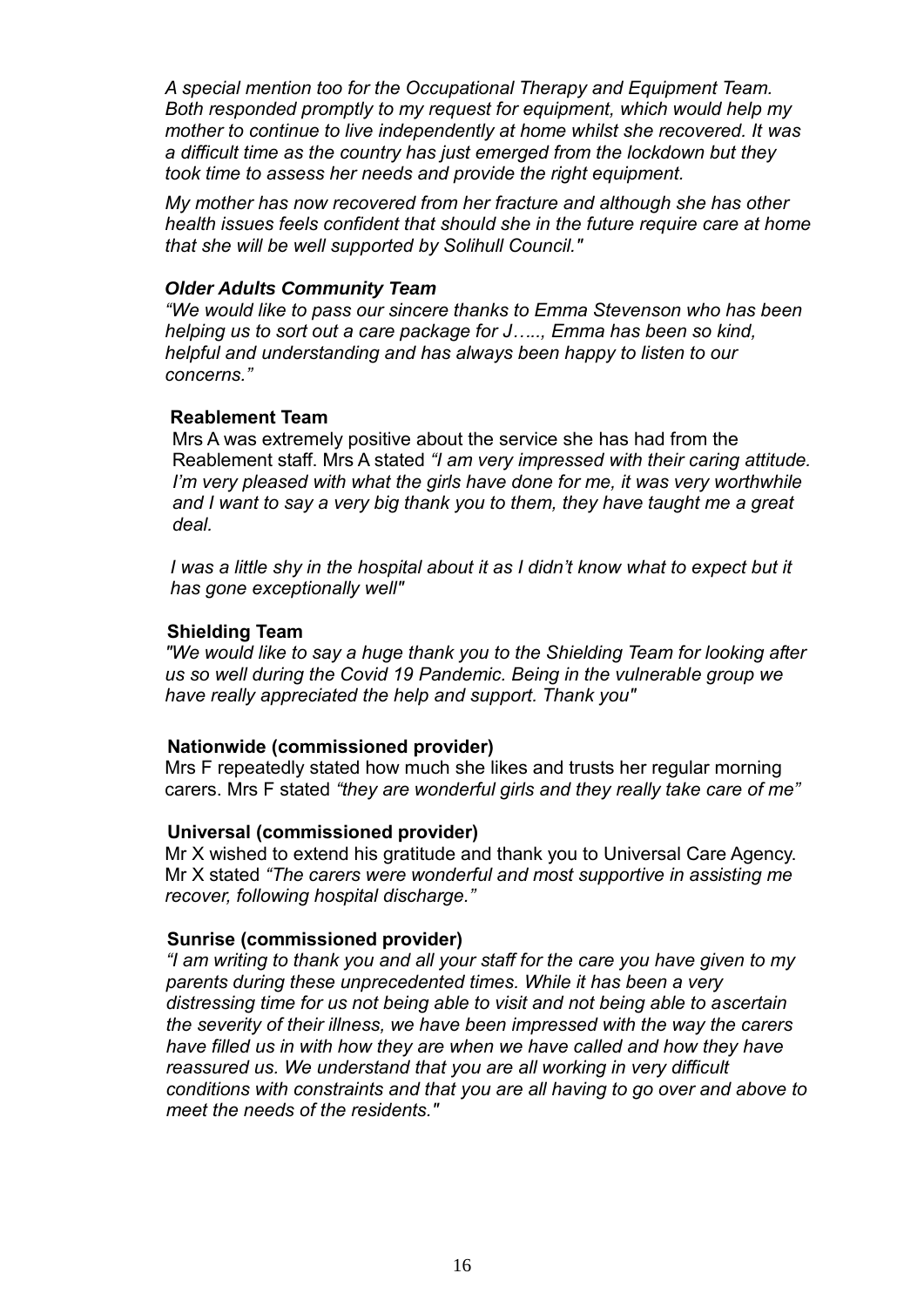## 14.6 **Compliments from professionals by team**

### **268 Creynolds Lane**

A Diabetes Nurse stated, *" The team were really responsive and proactive in supporting a service user with his diabetic management .They are always really helpful and provide her with clear information which has supported clinical decision making"*

## **All Age Disability Team**

An advocate contacted the All Age Disability Team and stated, "*I have worked very closely with A this year in respect to a specific case. A has been a pleasure to work with and it has been so helpful to be able to bounce thoughts off each other whilst working on that particular case. A has worked so hard to get the best support in place for the service user and this is admirable*."

## **Occupational Therapy / Community Equipment and Wheelchair Team**

*"I just want to thank you all for facilitating Mr N's safe discharge back to his care home, where he died peacefully this morning. Mr N had a few days of knowing he was in his own environment with carers who were familiar to him and most importantly contact with his friend and main care giver. Team work makes the dream work. Thank you for making Mr N's last days comfortable and relaxed."*

## *Older Adults Community Team*

"*I am the Lead here at Birmingham Community Health Care NHS Foundation Trust. I would like to inform you of a dedicated, professional and caring member of staff you have in R. R and I worked collaboratively on a case and R always showed professionalism, patience and trust not only to me but to the citizen and family involved.*

*R's genuine hard work and dedication as well as her concern and caring attitude shone through and it has been an absolute pleasure and privilege to work with such a caring professional. I am sure you recognise what an asset to your team that R is but I wanted you to know that other people recognise and value R's attitude and willing disposition."*

14.7 Areas of good practice highlighted through compliments can also be used by social work managers as learning opportunities for all staff.

#### **15. Maintaining high standards in the processing of Adults Social Care complaints**

15.1 During 2020/21, the Complaints Team and Adult Social Care have continued to work very well together, aiming to ensure that timescales were met and high quality responses were provided for complainants, in order to ensure that we consistently deliver high standards in complaints processing.

The numbers of complainants who return dissatisfied with their response is very low and the quality of responses provided by the Council has helped to maintain a low level of referral/ investigation from the Local Government & Social Care Ombudsman over the last few years, as highlighted in Section 12 above.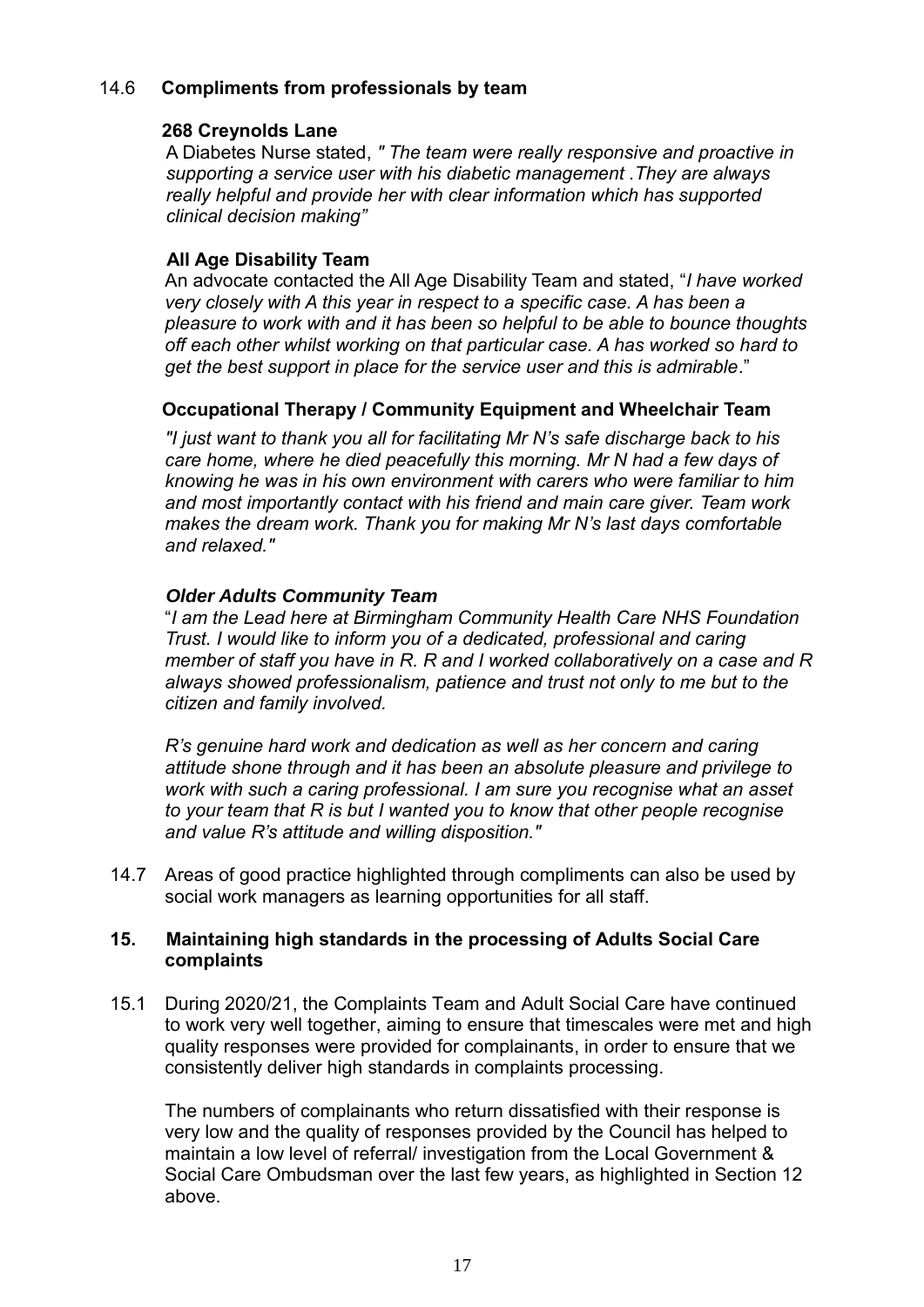- 15.2 Detailed and timely conversations with prospective complainants, both by telephone and e-mail, continue to ensure that customers feel listened to and reassured that their concerns will be dealt with. Wherever possible, concerns are resolved outside of the formal complaints process with the agreement of the complainant which often expedites resolution of these concerns.
- 15.3 The quality of complaint responses is high, aided by the quality checking process between the Complaints Team and Adults Social Care investigating managers and reminders are sent to investigating managers regarding the due dates for responses.
- 15.4 Careful analysis of complaints made in relation to Adults Social Work Services continues to ensure that complaints are pursued through the correct complaints procedure.
- 15.5 Following completion of the complaints process, the Complaints Team send learning forms to all investigating managers so that they can highlight any learning issues from each complaint, along with a date for implementation. All learning is monitored through to implementation and then, at a later date, managers are requested to highlight the impact on practice of this learning.
- 15.6 The Complaints Team use a well organised records management system which has proved to be a very efficient way of recording complaints detail and ensures swift responses to both complainants and the Local Government and Social Care Ombudsman. It also ensures that any member of the Performance & Complaints Team can, at any time, establish the current status of a complaint along with the detail of any correspondence that has taken place in relation to that complaint. This ensures that an excellent level of customer service is maintained.
- 15.7 Within complaint response letters, complainants are directed to a postcomplaint questionnaire so that if they wish, they can feedback their comments concerning their experience of the Complaints Procedure. This in turn feeds into the learning and improvement process.

As part of this process the Council seeks to gather equality information from service users to help them check that we are treating people fairly and to identify any issues we might need to address. For the period of 2020/21 there were no equality issues identified

15.8 The Complaints Team have also received very positive feedback regarding the nature of their customer contact and their helpfulness when dealing with complaints as shown below.

## **15.9 Feedback from complainants**

The following are examples of compliments received by the Complaints Team from complainants;

 *Thank you very much for putting closure on this now I feel like a great weight is lifted off my shoulders. Along with Birmingham taking the responsibility for our dear mums funding it has now put an end to our complaint.*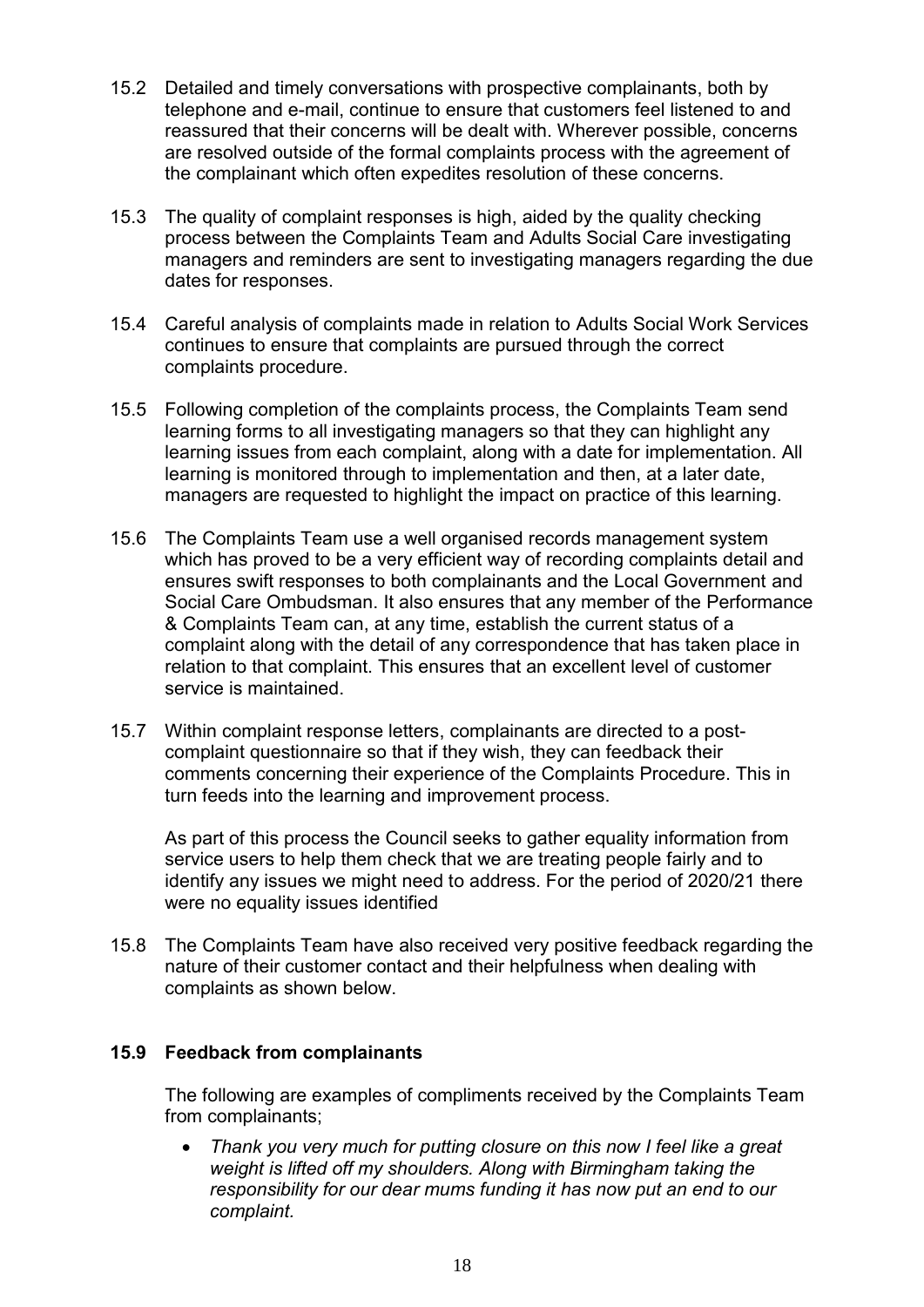*Thanks for dealing with this so promptly. I am happy with the resolution and will pay the invoice when it arrives.*

## **15.10 Feedback from internal staff**

The Complaints Team also received positive feedback from internal staff and the following are some examples;

- *Many thanks. You are always so helpful*
- *There is really positive feedback for the complaints team:*
	- *Brilliant level of support.*
	- *Very helpful in giving advice, suggestions and proof reading.*
	- *Helpful in giving reminders of due by dates so we don't miss deadlines.*
	- *Excellent, proactive support.*
	- *Well organised.*
	- *Good quality reporting.*
	- *Responsive.*

#### **16. Reporting on Complaints**

16.1 Live complaints reports for assistant directors and individual heads of service are produced monthly. These reports enable heads of service and the assistant directors for both Adults Social Care and Commissioning, to track timescales and intervene if there is a risk that a complaint will not be dealt with within the desired time limit.

For the first quarter of 2020/21, the Complaints Team also produced weekly reporting on complaints and compliments for review meetings held by the Director of Adults Social Care in relation to the COVID pandemic. This then reduced to monthly for the remainder of 2020/21.

- 16.2 Quarterly complaints reports for the Directorate Leadership Team, detail activity and performance, including categories of complaint and outcomes by service area and team, along with any learning; data which highlights any emerging trends. This ensures that managers can again intervene early if a problem is detected. Reports also include percentages of complaints received under each process, along with related response timescales.
- 16.3 Ombudsman activity / responses are also reported to DLT and CLT (Corporate Leadership Team) on a monthly basis.
- 16.4 The reporting process to senior management is an established and very important part of the complaints procedure. Where potential improvements to this process are identified, however minor, these are built into the process immediately by the Performance and Complaints Team.

Accurate recording on the Respond database enables one-off reports to be produced efficiently, as requested by managers, in order to establish whether there are issues that need attention in specific areas of Adults Social Care **Services**